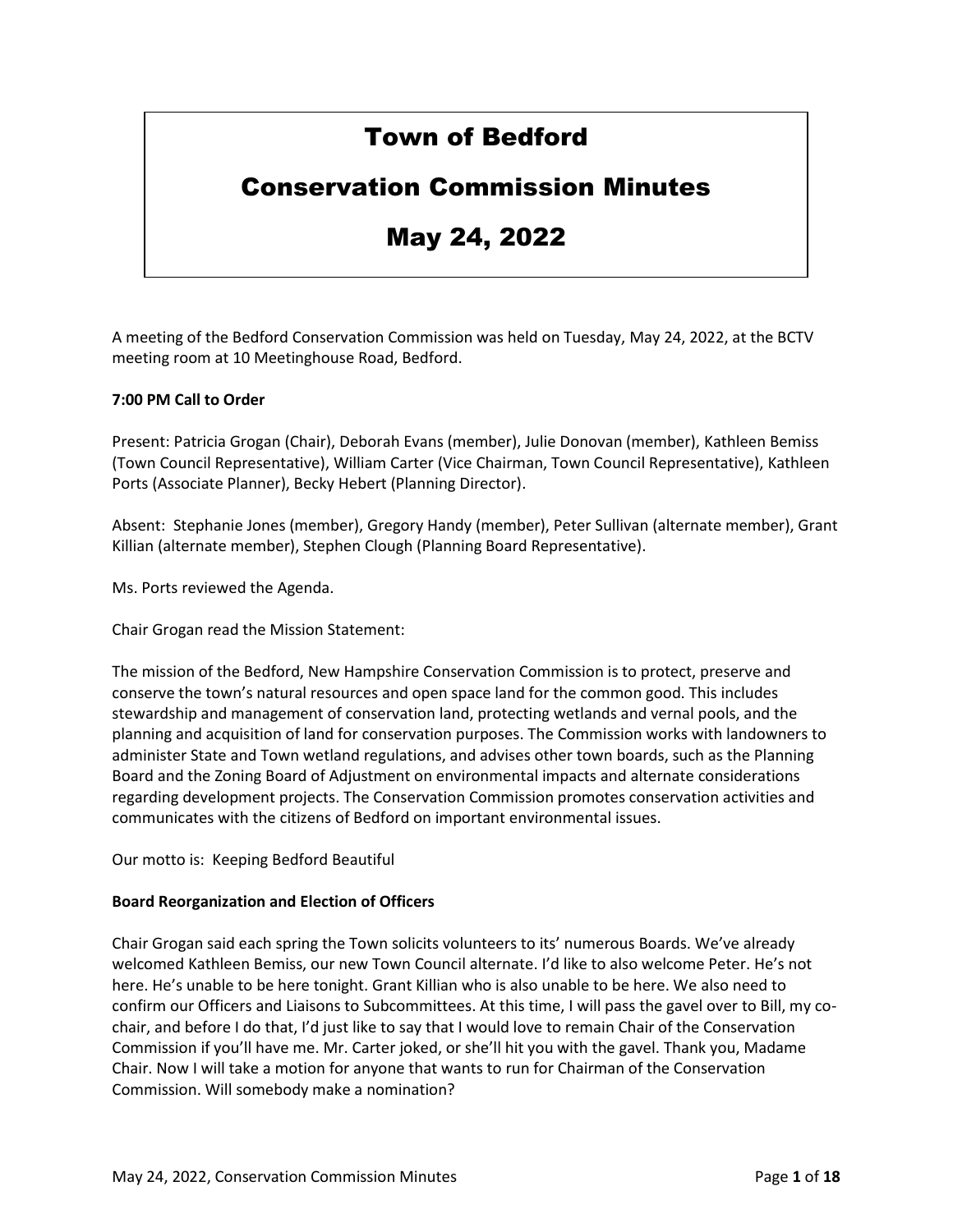#### **MOTION: Ms. Evans would like to nominate Pat Grogan to remain as Chair of the Conservation Commission. Ms. Donovan duly seconds the motion. ALL IN FAVOR – unanimous. Motion carries.**

Ms. Grogan said thank you everyone. Mr. Carter said now I will pass the gavel back to Pat. Chair Grogan said now I have to ask for a nomination for Co-Chair.

### **MOTION: Chair Grogan nominates Mr. Carter to remain as Vice Chair of the Conservation Commission. Ms. Bemiss duly seconds the motion. ALL IN FAVOR – unanimous. Motion carries.**

#### **Approval of Minutes: April 12, 2022**

Chair Grogan said the meeting was not properly recorded. Therefore, the Planning staff prepared minutes that comply with the State Statutory requirements but are more abbreviated than what we typically receive. Today, we received a request from residents the Coles and the Tierneys requesting some changes to those minutes. I don't feel I have had enough time to review the changes, so I'd like a motion to table the approval of the minutes for our next meeting so that we all have time to read the letter.

**MOTION: Vice Chair Carter moves to table the acceptance of the Minutes of April 12, 2022, public meeting. Ms. Donovan duly seconds the motion. ALL IN FAVOR – unanimous. Motion carries.**

#### **May 11, 2022, Site Walk**

Chair Grogan asked does anyone have any comments or changes on the Site Walk minutes? [None]

**MOTION: Vice Chair Carter moves to accept the May 11, 2022, Site Walk. Ms. Donovan duly seconds the motion. Vice Chair Carter abstains. ALL IN FAVOR – unanimous. Motion carries.**

**Dredge and Fill Applications: None**

**New Business: None**

**Old Business:** 

**SV101, LLC - Review of a request for a variance from Section 275-28(A) to permit the construction of a light industrial (assembly)/warehouse building within 10 feet of the edge of wetland and a retaining wall greater than 6 feet in height within 5 feet of the edge of wetland where 50 feet is required at the corner of NH Route 101 and Hardy Road, Lot 28-21.**

**SV101, LLC - Review of a request to permit approximately 990 sq. ft. of wetland fill for the construction of a retaining wall and driveway access to a proposed light industrial (assembly)/warehouse in accordance with Section 275-27(D), located at the corner of NH Route 101 and Hardy Road, Lot 28-21.**

**Two Hardy Road LLC - Review of a request for a variance from Section 275-27(A) to permit 2,642 sq. ft. of wetland fill for development of a gas station/convenience store, drive-thru, and retaining wall at the corner of NH Route 101 and Hardy Road, Lot 28-20.**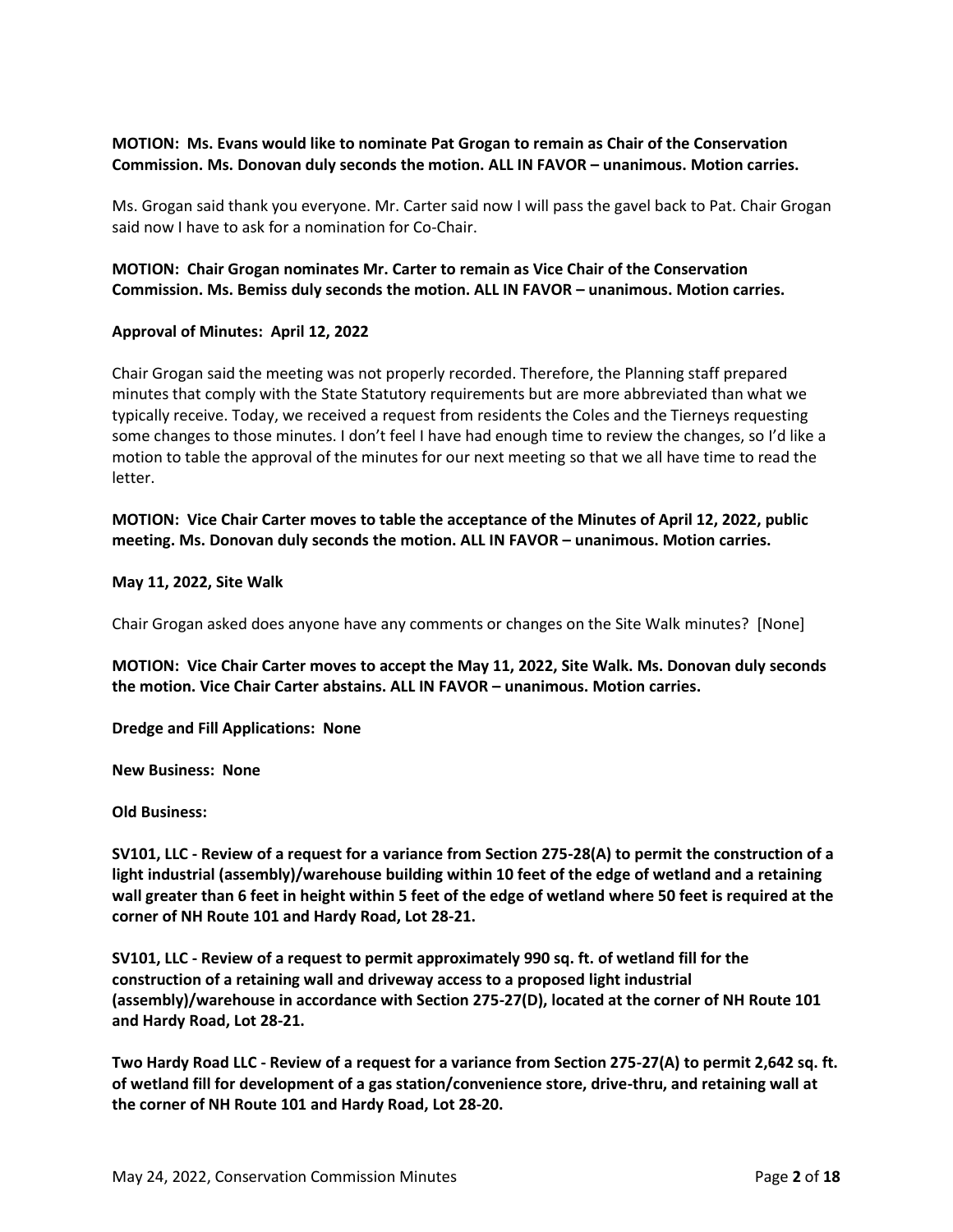## **Two Hardy Road LLC - Review of a request for a variance from Section 275-28(A) to permit the construction of a retaining wall greater than 6 feet in height at the edge of a wetland where 50 feet is required at the corner of NH Route 101 and Hardy Road, Lot 28-20.**

Chair Grogan said this is a continuation of our discussion of the SV101, LLC and Hardy Road LLC applications. I see the applicant is here.

**Mr. Jeff Kevan testifies:** Hi Jeff Kevan with T.F. Moran's office. Chair Grogan asked can you review any changes that were made? Mr. Kevan said yes. I will. But I'm also going to hand out something that came up today. So, the plan that's up is the one that we made some minor adjustments to prior to the site walk. That was we narrowed up the bypass lane to 16 feet wide and eliminated the impacts to the top of that wetland on the East side adjacent to Hardy Road. I'm trying to think of… I know there was one other little thing that we made. Mr. Carter asked why don't you walk us through what is different between what we saw before the site walk and what we're seeing in front of us now? Mr. Kevan said okay. The two sheets that I gave you—one of them has the A circled at the lower right-hand corner. That is what we used for the site walk itself. Again, that was the plan that was presented at the last meeting. Other than we heard your concerns. We narrowed up that bypass lane and eliminated the impacts on that wetland to the East adjacent to Hardy Road next to the wall. And we looked to add a bio retention system that would treat some of that runoff coming off 101 before it ran down adjacent to Hardy Road. So those were the two items that we'd look to change.

We met with the abutter across the street this morning. He'd been in Florida, and we couldn't meet with him earlier than that. So, if you look at the concept that I handed out that doesn't have the A circled, his primary concern or issue was he wanted the two driveways to line up—his driveway and our driveway. And I think if you recall at the last discussion, I said that was difficult for us because lining up the two driveways was about 2-3 feet lower elevation wise. That meant I would have to drive the site lower because the driveway was so short. So, the discussion today was, and it's shown on this plan, is line up the two driveways. Lengthen the driveway a little bit by shifting the building and drive through and everything to the West by approximately 30 feet. Which does create more of an impact on that center previously disturbed wetland area. Before we were at, I think it was close to 2,100 square feet of impact. This is 3,645 square feet of impact. So, about another 1,500 square feet or so of impact. Also, if you compare the tree lines, it also provides a little bit more buffer to the high value wetland as you come down Hardy Road. We felt that between the safety concerns to line up the two driveways, providing a little additional queueing from the intersection, and adding to that buffer to the higher-value wetland, that this might be a reasonable adjustment to make. We wanted to come to you, like I said, it just came up today. But I wanted to see if we could get some feedback from you all before we proceed. We'll obviously have to update things and come back to you with a cleaned-up plan and identify the actions that the ZBA would have to take. They're very similar, but I wanted to get some feedback from you.

The lot to the West, meaning the light industrial warehouse building, there's been no changes to that site. You can either act on those tonight, if you so choose, or you could wait and do it all at once. But that, again, we didn't make any changes to that one, if you recall, was the driveway in. The crossing is permitted because driveways and utilities are permitted to cross the wetlands for access to useable land. We pushed the building forward, which encroaches on the wetlands setback or buffer in order to preserve as much buffer adjacent to the pavement and what have you to that vernal pool in the back, which we walked to. I'll turn it over to you and try to answer any questions you might have.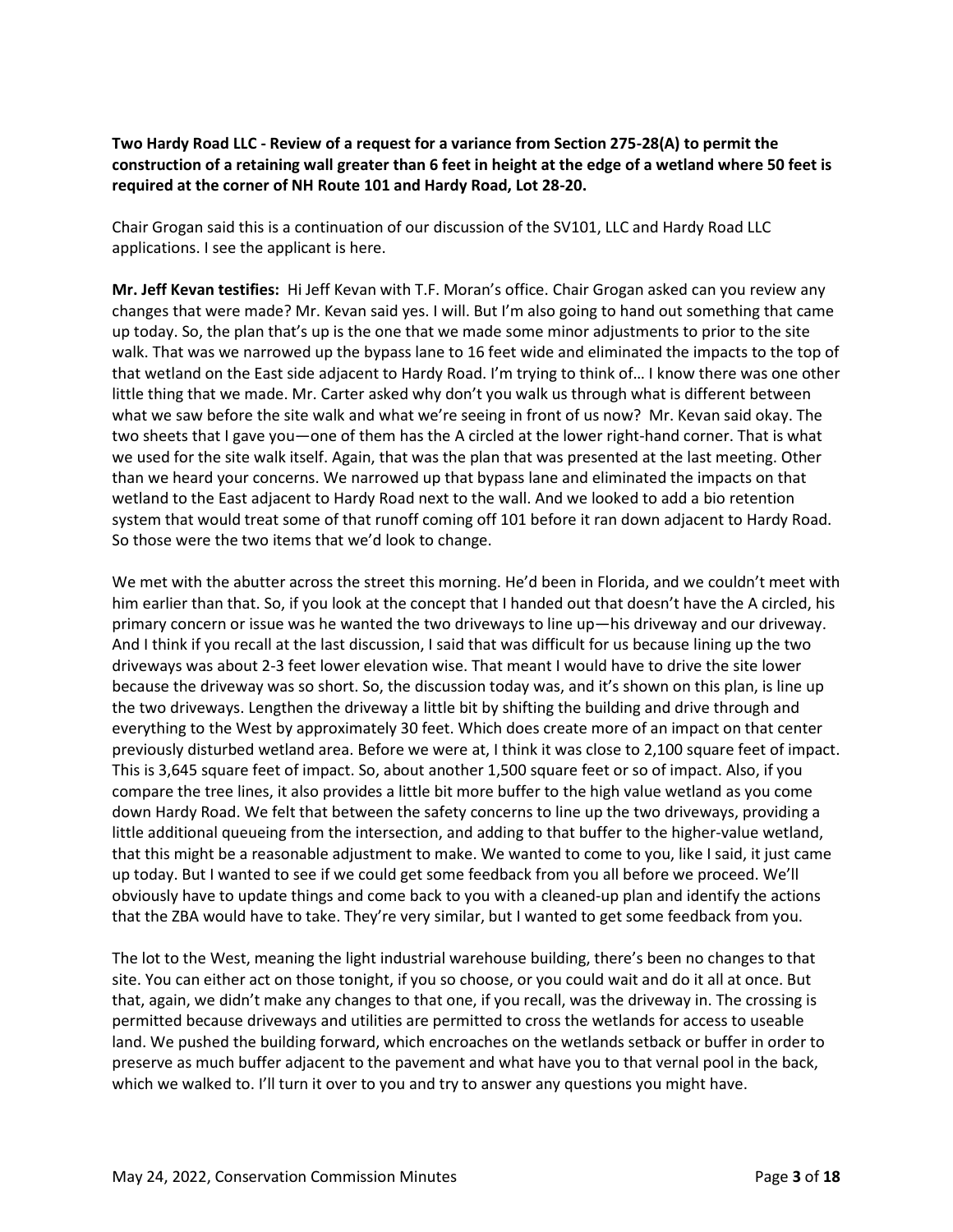Chair Grogan said okay. Does anyone on the Commission have any questions for the applicant? Mr. Carter asked looking at these two plans here, is there any way of moving that more toward 101? Are we looking at the minimum there to have safely between the pumps and the gas station? Mr. Kevan said I think the only way we pull everything forward would be if the Planning Board would entertain having less than a 30-foot landscape strip between the pavement and the property line. Mr. Carter asked also, could you explain to the Commission when it comes to moving or building that wall that the red line is, what efforts will be made to greatly dissipate if there is a leakage of any of those gas tanks or anything from that property to protect it from that wetland behind? Mr. Kevan said again, the current day tanks, piping, everything associated with the gas station, are all double-walled and have alarm systems and detectors in both the piping and the secondary containment on the tank itself. So, if any liquid or fuel ends up between those two, it sets off an alarm before it would leak into the ground or anything like that. So, for the most part, the tanks themselves and what not, you rely on those systems to function. Anything as far as on the surface, we will have gas oil separators and the catch basins, and there is the standard minor containment around the pumps itself. But as far as anything that would spill on the surface, we would capture that with some type of oil/gas separators. Mr. Carter said well that was what I was exactly wanting you to say. I wanted you to reiterate that, because I know you brought it up last meeting. But we have a lot more people sitting in the crowd today as we did the last time, and I wanted to make sure you reiterated that so that we were understanding of that. Mr. Kevan said okay. Chair Grogan added and if that were to happen, an underground leak, and the alarms went off, how would you get to those tanks? Do you have to dig? Do you have entry areas? Or? Mr. Kevan said again, it wouldn't go directly to the ground. It is when fuel or even if you've got water infiltrated from the other direction—any fluid in there would set off the alarm. You should not—that alarm would go off before you know, it would be unlikely that you would have a leak in both the inner and outer tanks without knowing it. As far as access to it, I believe the repair would mean that you would have to dig it up and adjust or replace the tanks. Chair Grogan said hmmm. Mr. Carter said I think it's similar to like what you put in your home to detect if your water heater starts leaking. It would set an alarm off at the minimum of when something happens within that containment area. If that solves any of your concern about getting to it. Any way you see it, you're going to have to dig it apart to fix that. Mr. Kevan said I'll have him weigh in on this. He is the gas station operator.

**Mr. Elie El Chafoun testifies:** I'm Elie El Chafoun. So, to respond to your question, so they are doublewalled fiberglass, and they're not anymore steel so they don't leak. But, in case, like Jeffrey said, any water or anything, it would go on the second wall. So, automatically the whole system will shut off. We cannot use any more—nobody can use it. Chair Grogan asked so the system would shut off, and the gas would stop leaking? No? Mr. El Chafoun replied no. It will stay inside the second wall. So, by law, we have to report it to DES, and they will come in and do a pressure test. So, they see if that's something water or gas. If that's water, we have a vacuum they will suck it. Chair Grogan said they have to dig and then they…no. Mr. El Chafoun said no. If that's water coming from outside, I mean… Chair Grogan asked if that's gas? Mr. El Chafoun said if that's gas, we have to find out from where the gas. But usually, it doesn't happen anymore because you have to use one pipe from the tank all the way to the pump—no connection, it's double-walled. The only connection is going to be either on the sump under the pump or in the tank. So, that's very simple. They dig either under the pump, you see where the leak is, or next to the tank. They don't have to take the whole concrete over the tanks, because they have a big sump. The connection come into this sump inside the tank. So, they take the cover, and they can see if any leaking goes. Chair Grogan asked so the second tank, say it overflows into the second tank. Is that enclosed? Mr. El Chafoun said yes. Mr. Carter said one tank—double-walled. Mr. El Chafoun repeated double-walled. Chair Grogan clarified double-walled, one tank. Okay. Mr. Kevan said what he's saying is that they would come in, pump the tank, determine if it's water or fuel. If it's water, they pump it out and then run a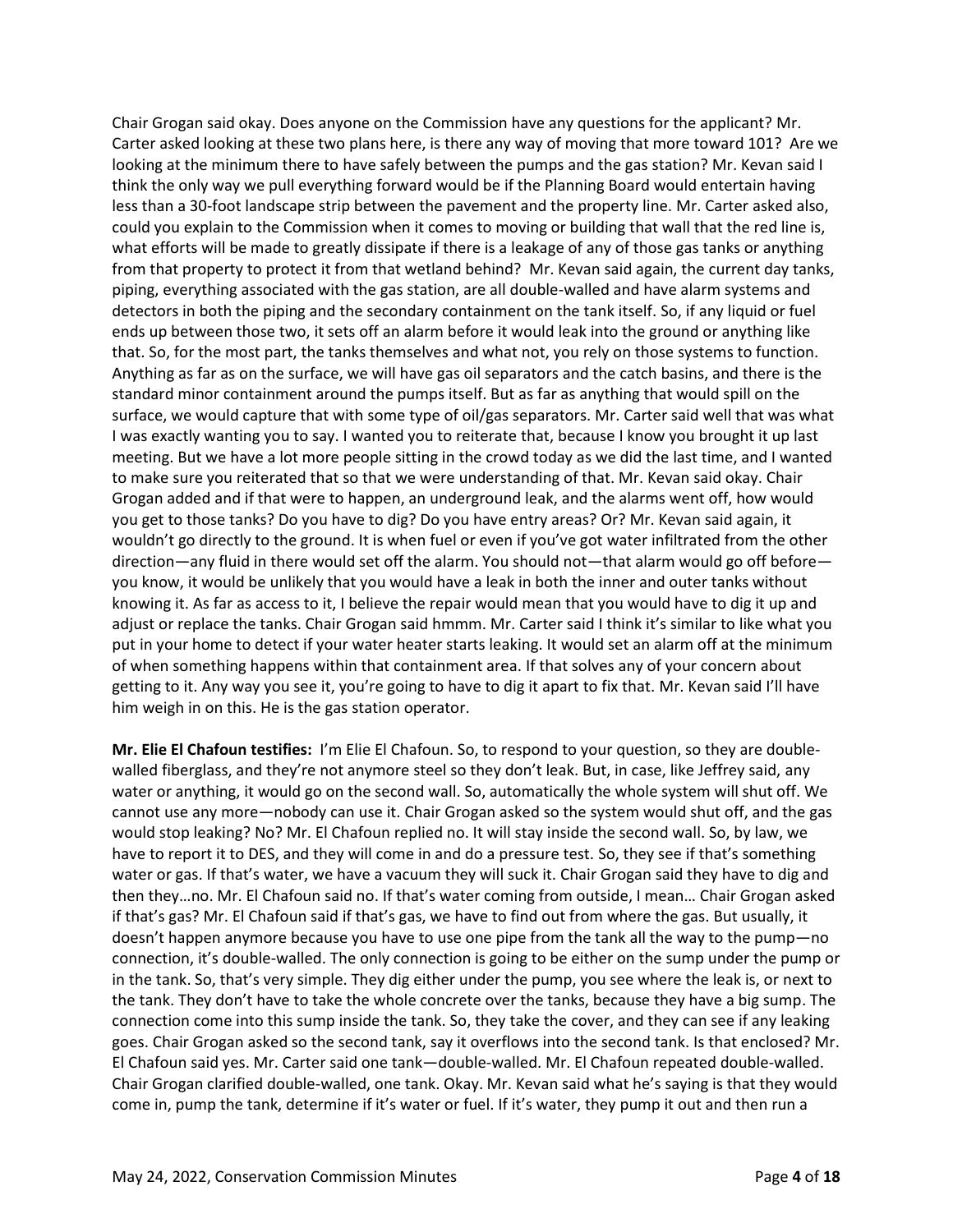pressure test on it. They wouldn't be allowed to go back into operation until they determined the source of where that water came from. Or, if there was a leak, then they have to deal with that prior to going back into operation. Chair Grogan said okay.

Ms. Evans asked so with regard to accidental spills, does the oil/water separator cover the entire area of the development or just the area under the pumps? Mr. Kevan said so there's, if you look at the concrete pad around the pump section, there's these grooves in it. Those grooves are there actually as a containment system for minor spills. Obviously, if it spills, then they come out. They use material to absorb that, clean it up and take that to be disposed of properly. So, if it was something larger than that, then it would have to flow across the parking lot without—it would have to be enough that it would flow across the parking lot. Then it would be captured in this gas/oil separator before it went into the drainage system. Ms. Evans asked what happens if—I'm concerned about the cumulative effect of small spills. So, what happens if it spills? It's not cleared up straight away, and six cars drive through it? Is driving through it and spreading it, will that all be captured in the separator? Mr. Kevan said anything on the site that would be on the parking lot ultimately washes with rainwater or whatever into this separator. Then oil and gas float on top of the water and would be separated and captured there. Ms. Evans said so the entire parking lot—everything would be… Mr. Kevan said that's correct. Ms. Evans said okay. Thank you. Ms. Donovan said I was wondering, where actually are the gas tanks on the plan? Where would they be put? Mr. Kevan said like I said, we haven't positioned everything within this at this time. I would anticipate them being up toward the Route 101 area. Up in that area. Ms. Donovan said okay. Thank you. As far away from the wetlands as possible is my thinking. Mr. Kevan said yes.

Ms. Bemiss said I have some questions if that's okay. First of all, I want to just thank everybody who came out to the site walk. That was amazing to see that number of people. These may seem like silly questions, but what about power outages? How does that affect the alarm system? Mr. El Chafoun said the alarm system have backup batteries. Ms. Bemiss said okay. Statistically, in the State of New Hampshire, how many failures have there been in gas stations with release of, and you having to go in and dig up and clean out? Mr. El Chafoun said on the new system, we don't hear anybody. Ms. Bemiss asked is there any way to, like, you have to report that to the DES, correct? So, the DES would have statistics on that? Mr. El Chafoun said yes. They do have statistics. Ms. Bemiss continued, and you mentioned that you changed the plan as of today because of a neighbor who wanted the driveways to align. Have you discussed the safety issues at all with the Police Department yet? Because I'm concerned that this new plan encroaches more on the wetlands? So, I'm not sure what the trade-off is. Mr. Kevan said well, no, we haven't gone to the Police to have them review this. The circulation in and out of the site and around the site hasn't changed substantially. But that would be what we would normally do during the site plan process or what have you. But I don't anticipate any issues as far as the alignment. We knew this would be an expected comment from DPW. The standard is to try to align them directly across from one another. As far as proximity, the driveway gets a little bit closer, but the breadth of the site kind of pulled away from it. So, it actually leaves a little bit additional buffer. And, again, I keep using the term buffer because there is a buffer to a wetlands, but actually what it is in Bedford it is a building setback from the wetlands. So, what applies here is a 50-foot building setback from the wetlands. Technically, by your regulation, I'm allowed to grade, pave, so forth, right up to the wetlands. I'm not saying that's in and all any reason why we're doing this. Again, we're trying to line up the driveways, address the abutter's concern across the street from us, provide a little bit safer situation as far as the alignment, and we feel we're actually improving the buffer to that wetland. We are affecting the wetland to the West, but that is the area that, again, is kind of previously disturbed, disrupted with work from 101 and what' s washed across the road from 101. So, that is the much lower value wetland. So that's why we thought this was a good trade off.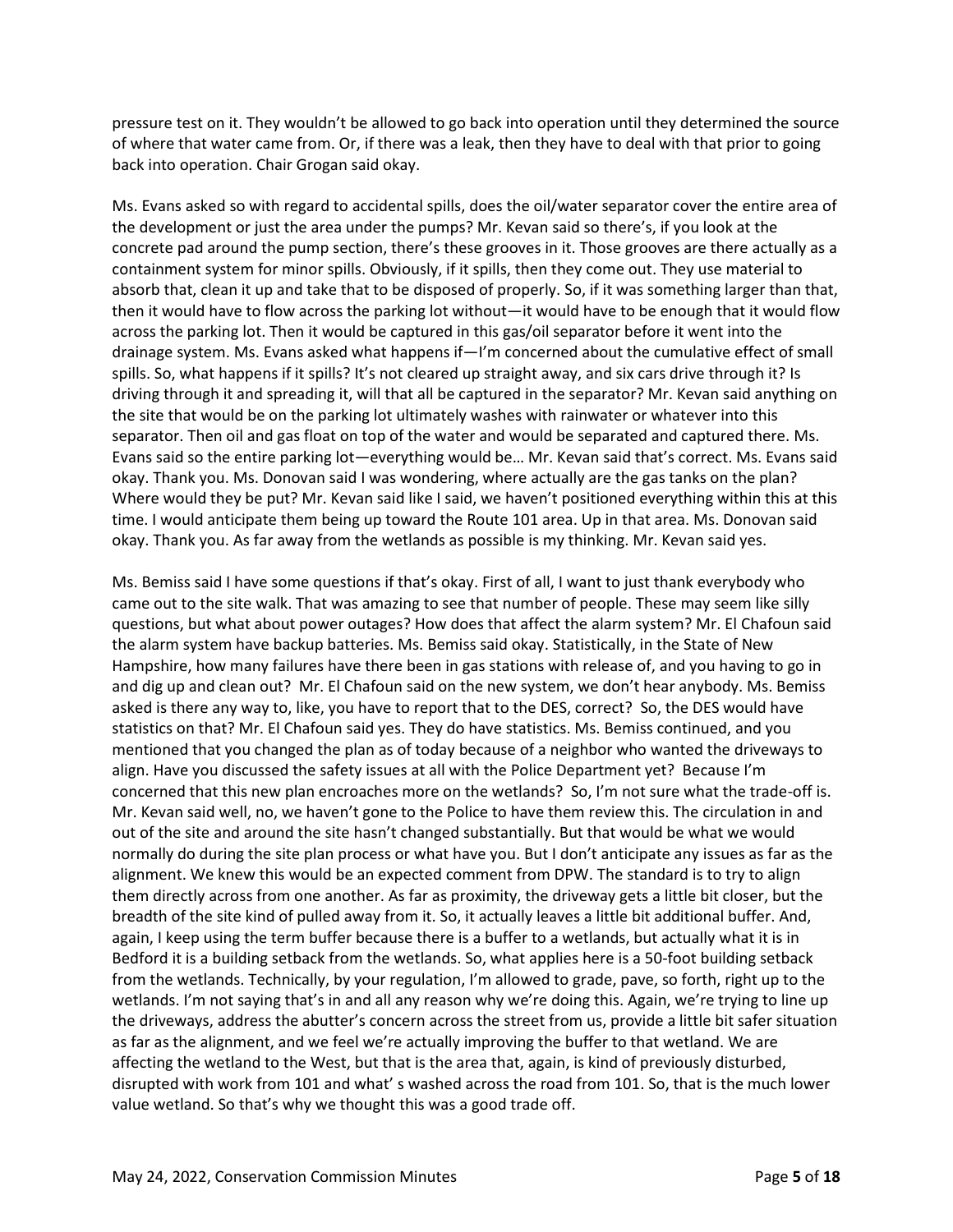A Commission member asked what is the distance between the underground storage and the gas dispensers and the nearest private wells? Mr. Kevan said I'll have to get back to you with that. We are, so water comes across 101. He's hooked up so the nearest resident, I think I had provided some plans that showed distances to the nearest residents. So, to the West, let's just say from the gas station site, we're going to be roughly 400 feet from the nearest residence to the West. As you head down Hardy Road, we're in the range of 300 – 400 feet from the nearest resident down that way. So, there's 300 to 400 feet as you go further up. So, there's 3 houses within that 300- to 400-foot range. After that it's like 750 feet to the next resident.

Mr. Carter asked would there be any consideration to reduce the number of pumps from 8 to 4? Would that reduce the amount of impact of how many tanks you would have to put in the ground? Mr. El Chafoun said we're probably going to put 15,000—the minimum size of tank. Usually, we go 30,000. Mr. Carter said I'm just reading some input here. The last time that there was an opportunity for someone to come in front concerning a gas station there, they were planning on putting two 20,000-gallon tanks. Mr. El Chafoun repeated we're probably going to go 15,000. Mr. Carter asked two 15,000? Mr. El Chafoun said no. One 15,000 and maybe five super—so a total of 20. Mr. Carter clarified 20,000 total. Mr. El Chafoun said yes. Mr. Carter said okay. Mr. Kevan said again, the conversation could go all over. Reducing—I don't know that reducing pump stations has that much of a different impact. The tanks will still be in the ground—still be in a similar area. Mr. Carter said it's just how often you fill them. Because if you have 8 pumps going instead of 4, you tend to have a lot more people pumping gas. Then you'll have more tankers coming in at that point. Mr. Kevan said that's true. And we are—we have applied through the State—as far as the electric chargers—the program that they have. We are proposing electric charging stations on this site. So, you know, there will be some transition from gas to electric over a large number of years. Mr. Carter said too bad we're not that far into electric cars. You could just turn this all into an electric car station. Then we wouldn't have any worries, would we? No leakages, no nothing like that. But I know we're still quite a few years away from going completely electric. Thank you. That's all I have Madame Chair.

Ms. Bemiss said I have a couple more questions particularly about the private wells in the area. Given the PFOA issue going on in this state, do you know if any of those wells are currently affected with the PFOA problem? Mr. Kevan said I don't. I know some up Jenkins Road are. I don't know what's occurred down through Hardy Road as far as that goes. Mr. Carter said everything is still South of 101 when it comes to … Ms. Bemiss said to the Saint-Gobain and the Consent Decree, but the water doesn't know that it has to stop at 101. Mr. Carter said well, unfortunately, that's as far as the State and Saint-Gobain will allow us to … Mr. Kevan said I know they've tested. We have a couple people at work that live down that Jenkins Road area, and I know they're just over the threshold as far as that goes. But, again, I don't know. Ms. Bemiss said I think just from a water flow perspective and a wetlands perspective, it would be interesting to know if those neighbors are affected. Because that will give us some idea of how the water is flowing. Just a thought. Just a couple of other questions about… Mr. Kevan said if I could—as far as water flow, so you have the wetlands and a stream and the culvert that crosses Hardy Road there, and obviously grade climbs. Groundwater typically follows the terrain so, we would be having groundwater that would follow from 101 down toward that stream, and then off toward the Northwest and then coming from the opposite direction would be my guess as far as what the natural groundwater flow would be. Ms. Bemiss said that's all. Thank you.

Ms. Evans said I find the map that we've got right in front of us very helpful. Could you revise that for the new alterations you've made? Mr. Kevan said oh, definitely. Definitely, like I said, I was making the modifications this afternoon. Ms. Evans said thank you.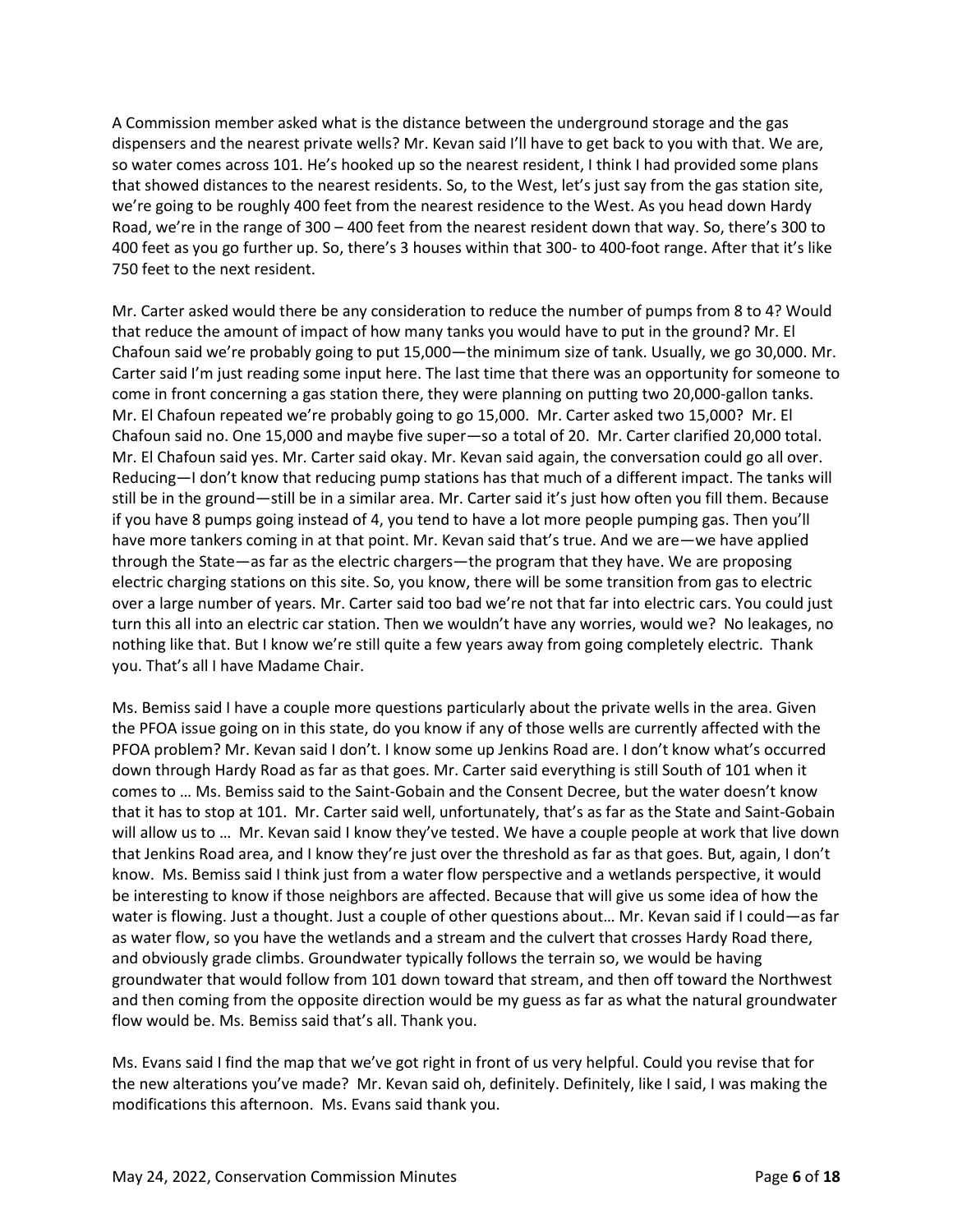Ms. Hebert said Jeff, I know you're trying to get turning movements to work off of Route 101, but our regulations have been updated for a few years and we can have pavement come as close as 20 feet to the property line for parking lots and driveways. Mr. Kevan said you do? Ms. Hebert said we do. Yes. Mr. Kevan said well, we're happy to pull that forward. And with the adjustment lengthening the driveway, the intent was to try to keep it, again, the gas station site would be about 5 feet below the natural road grade and so in that 20 feet, we would have a slope coming down from 101 to the site. Twenty feet that's not a steep grade—then we could still landscape in that area. Ms. Hebert said I'm sure the Planning Board would want to see significant landscaping along the 20-foot or whatever width you end up with for a buffer to Route 101. Mr. Kevan said alright.

Mr. Carter said to Chair Grogan you have to decide on which ones we want to move on tonight. Or is that the next step? Chair Grogan said we're going to get to that. So, at this time, if there are members of the public who would wish to speak, please step to the mic. State your name and address and proceed with your comment. I'd like to remind you that your comments should be specific to the request before us tonight. Specifically, this Board is reviewing the request for wetland fill and wetlands setback encroachment. If you have questions about the application or wetland fill, please direct them to the Commission and we will relay them to the applicant. So, if anyone would like to step forward. State your name and address.

**Ms. Heidi Cole testifies:** Good evening. Heidi Cole, 160 Hitching Post Lane. Thank you to the property owners for having us on a walkthrough of your property. It was nice of you to have all of us have a chance to walk through. I just wanted to say Mr. Kevan had been speaking about the double-walled tanks, and I know that everybody wants to rest really easy saying we have these double-walled tanks. Double-walled tanks are certainly better. It reminds me of an article, however, that Susan Clark had written for the Union Leader back when the gas tanks were being removed from the old Kilton Road Stop and Shop site, which were double-walled tanks, and there were leaks in those tanks. I will say there are also references to NHDES, and certainly if you go to the one stop website that they host, they have big data—a lot of data—that if you look through, it does have information there on gas leaks and underwater storage tank leaks and just all sorts of data. I just happened to do a random search before I came here of gas stations in Amherst. The DES comes out every 3 years to do testing. There are other tests that gas station owners are supposed to do on their own annually. Just by way of example, this gas station in Amherst—the DES inspector comes out and has determined that the tank leak monitoring equipment was not tested annually for proper operation. The DES inspector has determined the warning visual indicator light for the tank leak monitoring system was not working or working properly. It goes on and on and on to various tank monitoring system lights not working, sensors not working. The DES inspector has determined the sensor monitoring the tank interstitial or annular space is not operating, not operating properly. The tank has liquid in the interstitial or annular space, which is how I believe double-walled tanks can start to corrode—is when water gets in those spaces. I just wanted to share that. There are great systems out there, but they're not infallible. I think that when a Town as siting restrictions to prevent residential owners living in close proximity to these types of hazardous sites, that they're there for a reason. I think they should be respected and think that we have an obligation to look out for the natural resources that we have right behind us. Thank you.

**Mr. Erik Anderson testifies:** Hi. My name is Erik Anderson, 111 Hitching Post Lane. Thank you for letting me speak. To answer the question that somebody asked about PFOS, I'm at 111 Hitching Post Lane, and we got the letter from the State that our well might be polluted. So, we had it tested, and it was. So, we had to get a system to try to clean up our water. I will admit this is the first Conservation Commission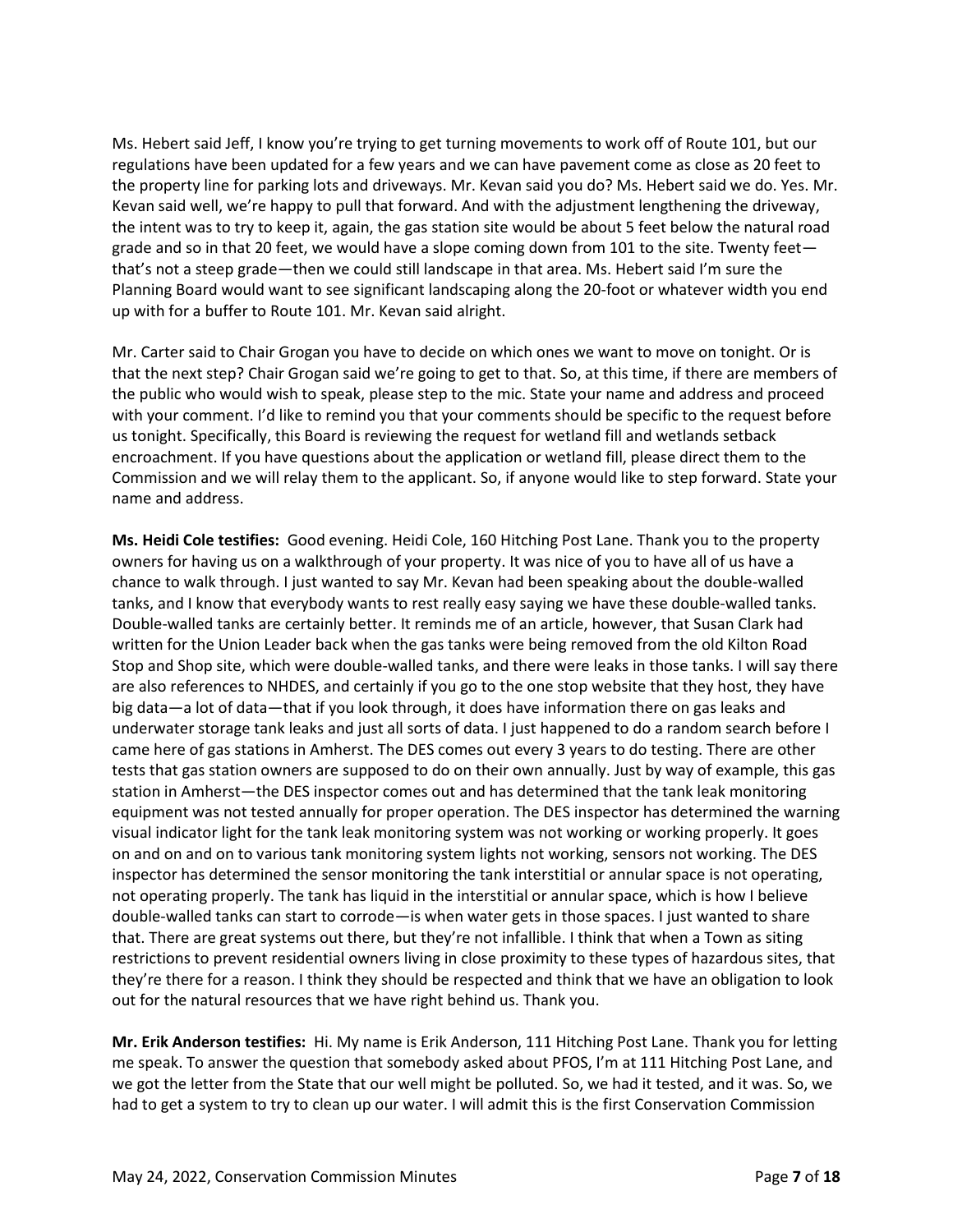meeting I've been to. I did listen to you, Madame Chair, when you said the mission of this Conservation Commission. It sounds like a big part of it is to protect wetlands. So, filling wetlands and allowing a gas station within 10 feet of them seems like it's in direct contradiction to your own mission. This is certainly not any kind of benign use. It's a gas station. It's right next to a residential district, so this seems like a really poor place to grant this kind of significant ask. I would say 10 feet versus 50 feet is a pretty significant ask for a variance—especially given the fact that it's adjacent to a residential district. So, I certainly appreciate what you do, and I really hope that you'll deny this request.

Chair Grogan said thank you.

**Ms. Julie Tierney testifies:** Hi. Julie Tierney, 157 Hitching Post Lane. To Mrs. Bemiss' question, I, too, received a letter about my well, and we did have it tested. We also have an issue with PFOA's in our well on Hitching Post Lane. I would also say to piggyback on what Erik said, if your mission is to really protect the natural resources of our Town, I find it hard to believe that impacting 3,600 square feet of wetland is in the best interest—particularly involving the fact that one of these wetlands does flow into Ash Bog. And I think that that's something we have to look at really carefully when you look at the number of residents in this Town that have significant issues with their wells. If our wells were to be damaged by gasoline, there isn't a system like we can get for PFOA's. We can't live in our homes. Thank you.

**Mr. John Cronin testifies:** Good evening, Madame Chair, members of the Board. My name is John Cronin. I have an ownership interest in property in Bedford at the corner of 101 and Gage Girls Road and several condominium units at Pine Tree Place, a direct abutter to this particular property. Certainly, I'm also working with the applicants and worked with many applicants in land use projects. Certainly, there's always a fine balance between Conservation and property rights, and I think I just want to clarify some of the issues that were raised. Many of you may have noticed if you've traveled around the community in the last probably 5 years, you saw many gas stations with piles of dirt on them. Gas stations are highly regulated, both by the Federal Government and the Department of Environmental Services. Part 400 of the Administrative Regulations—they have really strict controls on what gas stations can have for underground storage tanks. All of those stations—the older ones—were required to come into compliance with new regulations. As a new station, certainly, they would be using new technology and new products. One of the big distinctions for the rot and the leakage of yesteryears relates to fiberglass versus steel. Not too long ago, many of these underground storage tanks—even though they may have been double-walled—many of them were steel and had steel fittings. Those used to be the cause of maybe some leaks. With fiberglass, that's been greatly enhanced—not only Conservation Commissions in every town and abutters concerned about gas stations, the people up in Concord and the people in Washington are really concerned about it. And as I think this gentleman said, certainly with the gas prices at the pump making everyone wish that they had an EV, if we all got them tomorrow, our infrastructure couldn't handle it. We're in a state with the highest electricity prices. I don't see that happening as a regular basis in my lifetime. So, when you look at the development versus gas stations, any development on that particular site, which is going to happen, certainly can cause some impacts, right. Most of these properties around had a little bit of wetlands. When you look at the gas station component of this, the safeguards that are built in by regulation exceed almost every other type of use that you might put here. Not only are they regulated when they're built, they have ongoing monitoring. Is it infallible? Absolutely not. Same as with, if I'm filling up my snowblower or my lawnmower, and I bring out the gas can, and I overfill it or I miss it. There's no containment there. That happens everywhere in every state and in every town across the country. Gas stations—they have separators. They have regulations. They have inspections and they have alarm systems. I think when you look at this site and you look at the one over on South River Road, and I can see I think they're very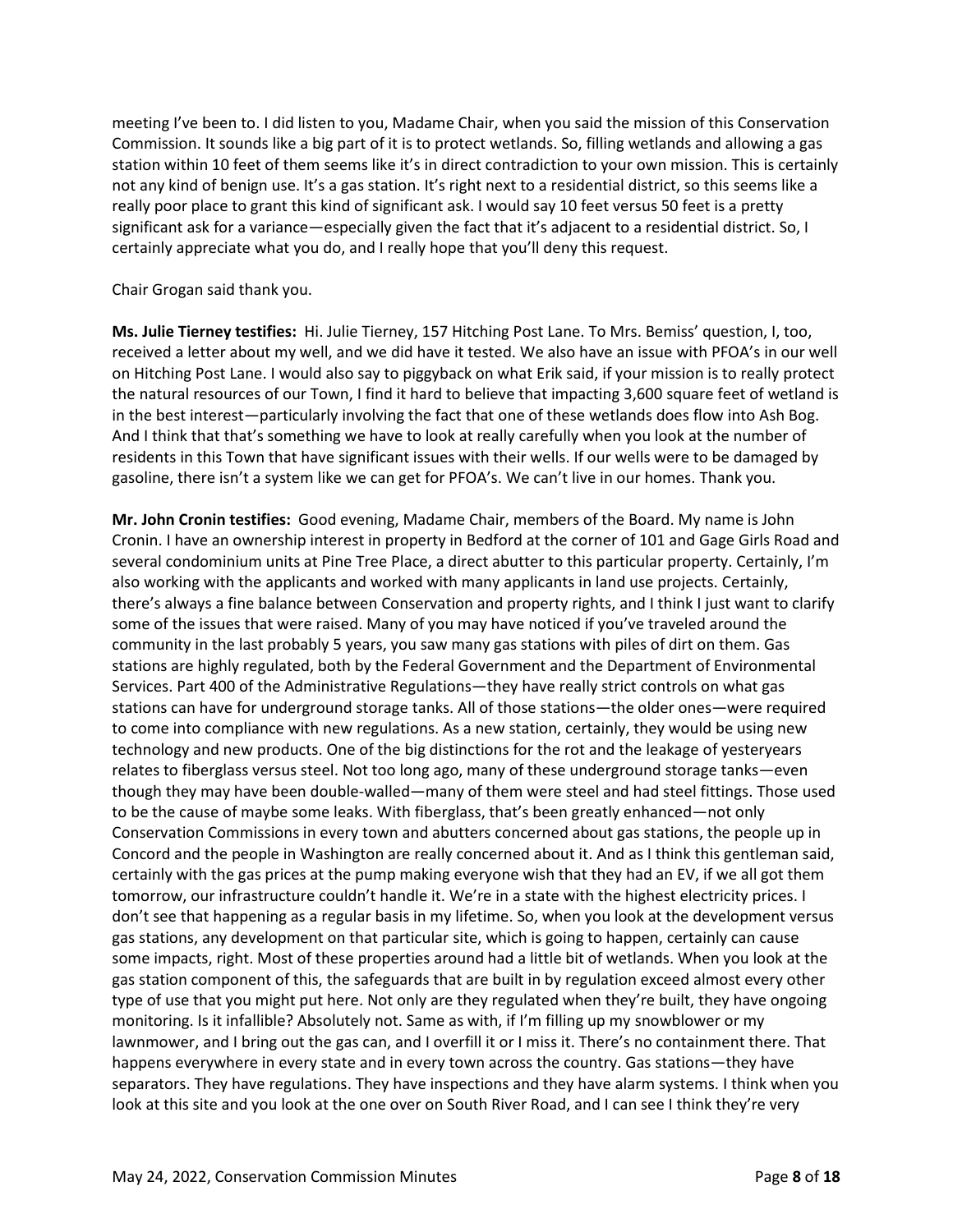similar in design, that they're the best of the best and the latest technology. Certainly, the applicant here, I know, is willing to work with any reasonable comments and would like to make this not only one of the best in the state, but certainly the best in this community so that the safeguards are there. I know my investment across the street—I want it to be protected. I want it to be safe. Unlike this site, we have wells there. We've had meetings at our association to discuss not only this development, but the adjacent one. We support it. That land has been empty and barren for a long time. The stretch along that road to Pine Tree Place—it's been difficult to rent there and difficult to rent at market rents. So, we think this development will be a positive for that area. Thank you.

**Mr. Dylan White testifies:** Dylan White, 29 Bracken Circle. My first point is that I believe like 6 or 7 years ago that there was an applicant that came in and requested to put a gas station on the same site. It was Hess if I recall correctly. They tried to do the same thing, and the same discussion was had about storage tanks and leakage and the proximity to the wetlands and everything like that. And I kind of remember there being something about the distance between gas stations according to Bedford's Planning and regulations and that it didn't meet the distance requirement to either of the previous stations. Maybe that doesn't exist anymore. I'm not sure. But I kind of recall there being that in place that there was a minimum distance, and because of its proximity to both of the stations on 101, it interfered with the radius on both of them. My other point would be this says industrial assembly. The message I got was a little be more specific, and I don't know if it was accurate or not, but somebody said pet food processing. I don't know if that's true or not. I don't know if anybody is willing to confirm that. Chair Grogan asked do we know exactly what they're going to be doing in the warehouse. Ms. Hebert said the applicant can explain the warehouse use.

Mr. Kevan said right now the discussion is with Wholistic Pet. They would be doing some mixing and what-not of their products and some of their products would be mixed and then shipped from this site. Mr. Carter asked but no processing? Chair Grogan asked making pet food? Mr. Kevan said no.

**Mr. White continued**… thank you for that distinction because we're fans of Wholistic Pet. We shop there. We have pets. They're great for the community. I've been around and in some processing plants that are actually making it, not just mixing it together, and they do emit a certain particular smell for a great distance depending on the size of the plant. The fact that it's just going to be that as opposed to actually making it and processing everything down, is definitely a lot better.

Chair Grogan said so we know that for sure—they're not going to be making it—they're just going to be packaging it? Mr. Kevan said we've been told that they would be packaging supplements and what have you, and some mixing of food and packaging and shipping. Chair Grogan asked storage—they're going to be storing… so.

**Mr. White continued** it's the processing that generates quite the smell. That is all.

Chair Grogan said thank you. Anyone else?

**Ms. Heidi Shadroui testifies:** Heidi Shadroui, 152 Hitching Post Lane. The only thing… thank you guys for letting us walk through. That was great. Something that really hit me when I walked through was how much wildlife you could see were in those forests and using those waters. I have my degree in biology. It's near and dear to my heart. I believe you guys are probably all the same. You care about it also. I think that was something that really hit me that knowing that we'll be displacing these animals, you know, that are using this water. They're not going to want to be there when there's a gas station and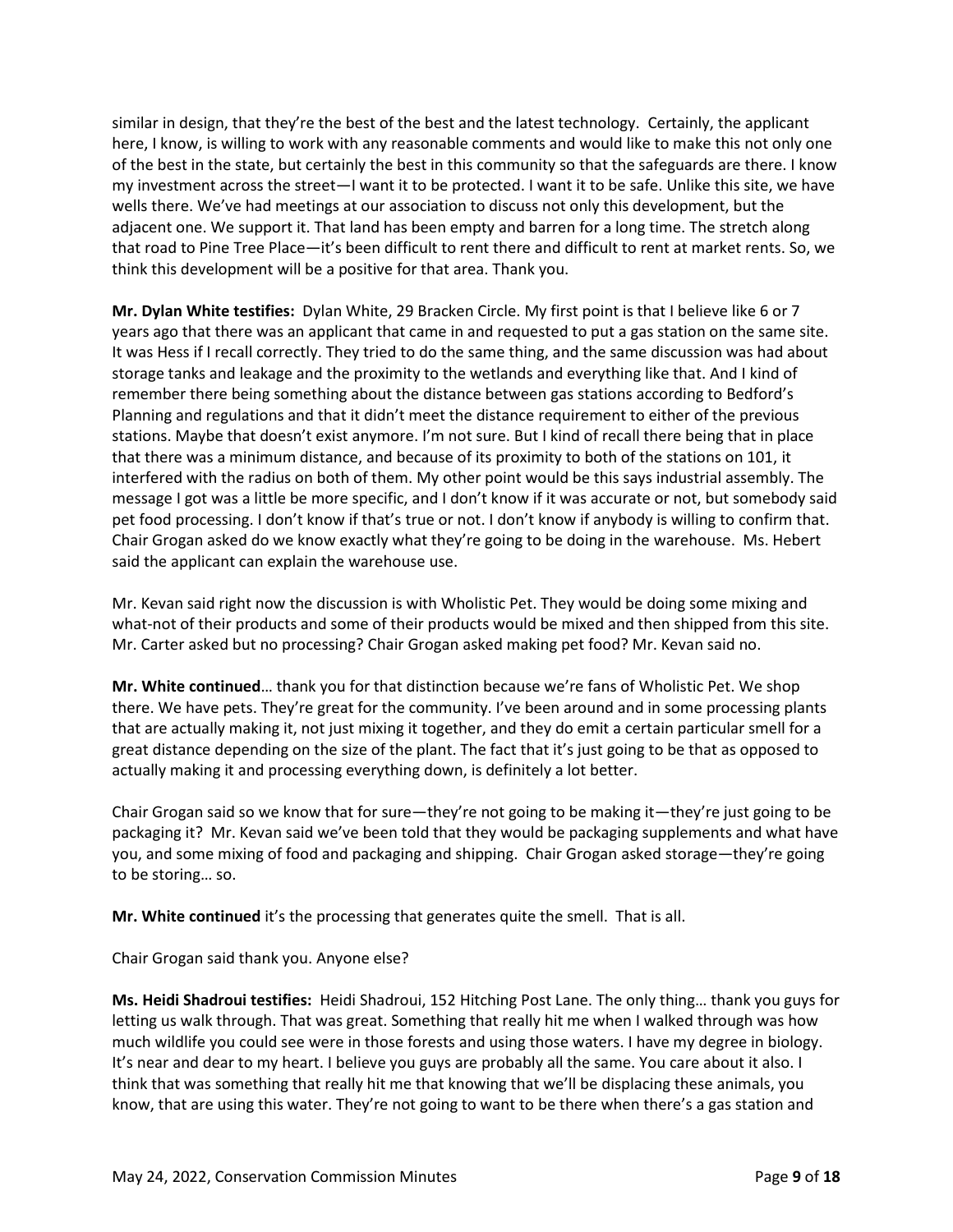people driving through the drive through and emissions. Run off—I know we're talking about having collection and stuff like that. Everyone's seen a sewer overflow and go off into the grass. It can happen along with chemicals that we put down for our ice. That's just—I reiterate what the other residents, their concerns and also just to interject the wildlife. I'm just—it's upsetting to know that that would happen.

Chair Grogan said thank you. Anyone else?

**Mr. Matt Carlone testifies:** Matt Carlone, 155 Hitching Post Lane. I won't be nearly as articulate as most of the other people here, but I do want to just stress that I, too, received one of those letters from the state about PFOA's. I, too, tested my well, and it was positive. I, too, had to put in a very expensive treatment system. So, I just wanted to say that I, too, am one of those same neighbors who is very concerned about my well. And I'm concerned about all the wells of everyone else. And that's really the extent of what I wanted to say. I just want to make sure that everyone here understands that I do understand that the property owners have rights, and I wish them well. I thank them so much for the walkthrough. I just do have some concern over the wells, and they're asking for a variance, and I want to make sure you understand this is a variance. A variance by definition kind of means they want a change. They want to do something with it, so please take that into consideration. Thank you.

Chair Grogan said okay. Anyone else from the audience?

**Ms. Sylvia Anderson testifies:** Sylvia Anderson, 111 Hitching Post Lane. The major concern that I have is that although there are protections and regulations in place that now the gas stations have to adhere to, many years ago we did believe that perhaps what we were putting in the ground was safe. There are no guarantees that these tanks are not going to leak—even if we're going to put alarms in and systems and other protection in. So, I do urge you to take that into consideration and listen to everyone that came in here today and protect our wetlands.

Chair Grogan asked anyone else?

**Ms. Heidi Cole continued:** Just one other comment to add—I know I'm hearing a lot about the regulations and how great they are. And they are. But they're regulations. And, again, if you look at the NHDES website, it is filled with gas station owners who can't adhere to the regulations—not saying intentionally. I'm just saying it's a very complicated business. They are just not able to comply with them. I invite you to just do a search and there are violations all over the place—even for the most owners with the most integrity.

Ms. Hebert asked did you search Bedford? Are there any nearby that have had contaminations? Ms. Cole said I did not search Bedford. Ms. Hebert said okay. We're just curious. Ms. Cole said I can share with you what I do have. Thank you.

Chair Grogan asked anyone else from the public? [None] Okay, so now the Commission has had a chance to hear from the public. Do you have additional questions for the applicant?

Ms. Evans said so there are regulations in place. And I'm thinking in particular of gas/oil separators. They need to be cleaned. They need to be maintained. The DES only inspects every so often. On their website they say they don't have the resources to enforce this. So, what guarantees do we have that the human element won't let us down here. I know the technology is state of the art. But it relies on the operators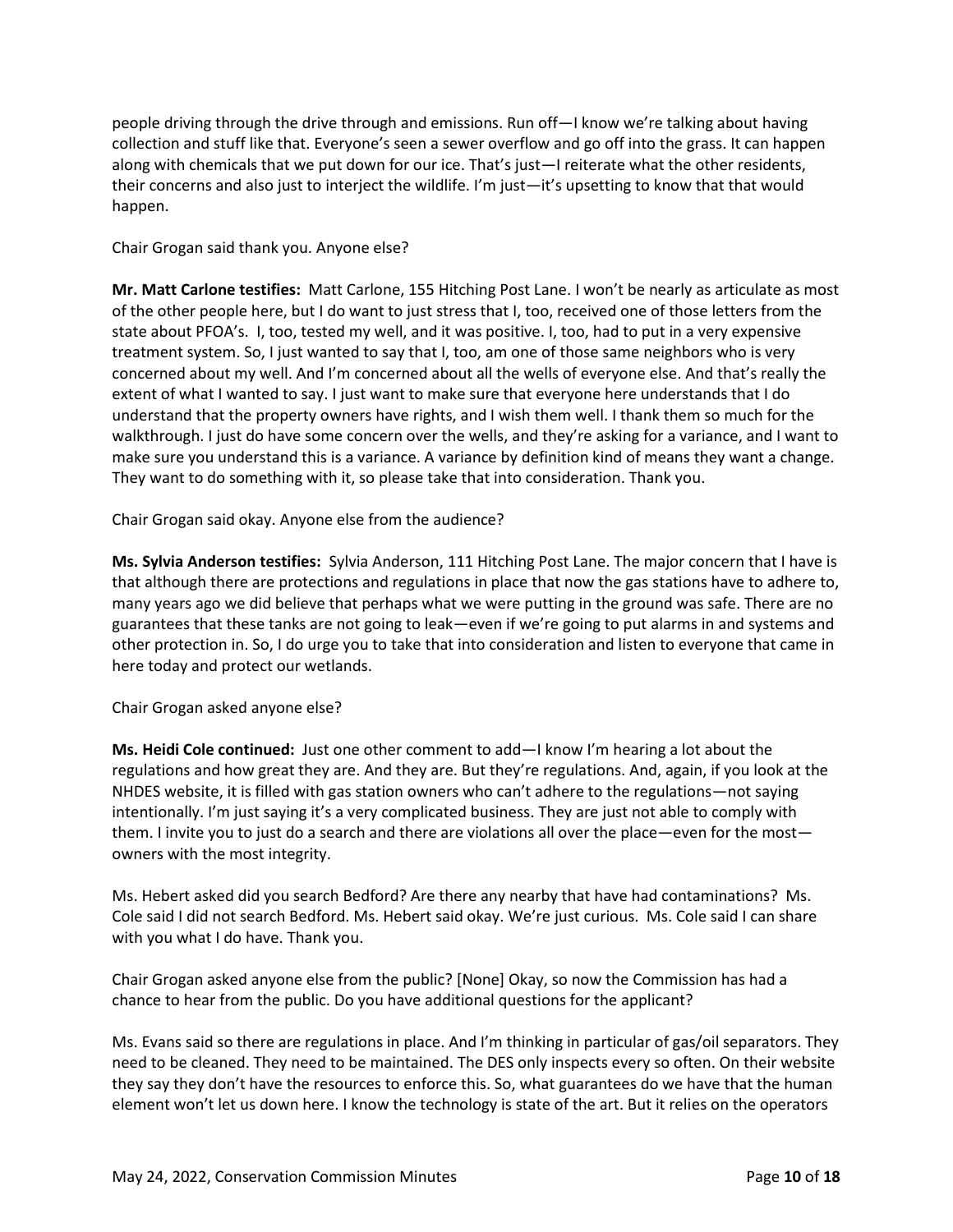of the station to do the maintenance and keep it up to date. What guarantees do we have that that will be done? Mr. El Chafoun said we have to do once a month inspection and report it to DES. They come in every year for a full inspection. Just to respond for the lady about the Stop and Shop, I think they are the old tanks. When they leave, they are double-walled steel. That's why they have leaks. Now they are double-walled fiberglass. And, again, there's not connection or anything. If they're going to leak, they're going to leak inside the sump inside the tank or at the pump, under the pump. They have the sump. It's like container. They look like this one. So, this is under the pump. So, the pipes, they're going to be connect from the pump all the way to the tank. So, no connection. Mr. Kevan said as far as the drainage system, you know, we put a, so there's now a town storm water permit. As part of that, there's a maintenance and operations program plan that is required to be specified for that drainage system. It talks about inspection of it, cleaning of it, and care of it. I don't know that I can say there's a guarantee, but all the safeguards are put into place. Ms. Evans said thank you. Mr. El Chafoun said one more thing—if we going to run it, as a manager, we have to inspect every day. Every morning they inspect all the nozzle hose, and they open the cover. They look visually. But we have one the State requires once a month inspection for to report it to them. Chair Grogan said my concern is Ash Bog. It's one of Bedford's largest, valuable wetlands. That's my concern. Mr. Kevan said again, what's in front of you as far as the Conservation items is, again, we're proposing to do our work in that wetlands that have already been impacted or what have you, but as far as that wetland, it would be the containment and treatment of the runoff prior to it getting there. That's our whole mission or intent is to capture that. So, it would be, again, these oil/gas separators, and sumps and what have you, prior to that runoff ever getting to a point where it could infiltrate or discharge into that wetland in the back.

Chair Grogan said so now we're going to be making changes and you have to come up with a new plan, correct? So, we're not going to vote on that tonight. We're not going to… Mr. Kevan said for the gas station, we know we have to come back to you. Like I said, we aren't proposing any changes to the warehouse parcel. Chair Grogan said the gas station we're not going to… Ms. Ports asked before you vote, what would change if we waited, I guess, is my question. We haven't asked for you to make any other changes in the plan. Mr. Kevan said I just assumed that the Commission would want, I don't know, a little more… Mr. Carter said I think that the applicants would take the input of what has gone on at this meeting tonight in consideration and decide if they would like to come back with the variances of 2 Hardy Road. Ms. Ports said you could also choose to vote tonight if you wanted to. Ms. Evans asked the applicant: I know that when you first presented these plans, you said that there was an arrangement over the lot's lines between the two developments, that you'd arranged between the two things—do they truly stand alone or is one dependent on the other? Mr. Kevan said they stand alone. Ms. Evans clarified so one could happen without the other happening? Mr. Kevan said potentially. I can't say that it will, again, they're in discussions with both parties. Ms. Evans said okay. Fair enough. Thank you.

**Alex Vailas – owner:** One of the things—they are interconnected. The access to and from the two parcels, and so the design and configuration of both do rely on the other. Because the Wholistic Pet comes through the gas station and leads out to Hardy Road. Ms. Evans said Thank you. That's helpful.

**MOTION: Vice Chair Carter moves the Commission table Old Business Part c - 2 Hardy Road LLC - Review of a request for a variance from Section 275-27(A) to permit 2,642 sq. ft. of wetland fill for development of a gas station/convenience store, drive-thru, and retaining wall at the corner of NH Route 101 and Hardy Road, Lot 28-20 AND Part d – 2 Hardy Road LLC - Review of a request for a variance from Section 275-28(A) to permit the construction of a retaining wall greater than 6 feet in height at the edge of a wetland where 50 feet is required at the corner of NH Route 101 and Hardy Road, Lot 28-20. Chair Grogan said not seeing a second, the motion fails.**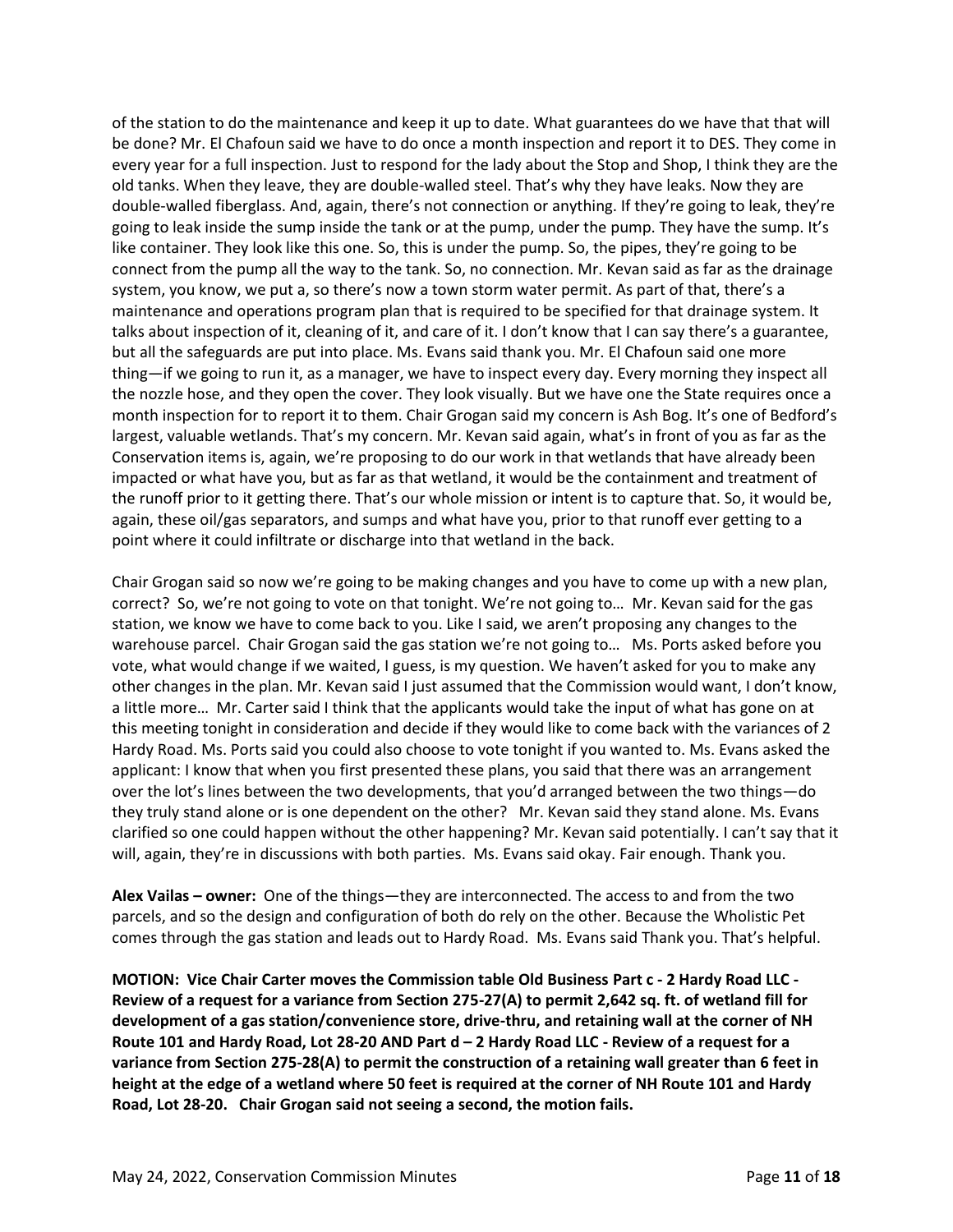### **MOTION: Ms. Evans moves to Table all parts of the plan (Parts a – d) until the next meeting. Ms. Donovan duly seconds the motion. ALL IN FAVOR – unanimous. Motion carries.**

Ms. Hebert said the application, just for members of the public and folks watching at home, was tabled to the June 28<sup>th</sup> Conservation Commission meeting.

#### **Other Business:**

**Boy Scout Presentation – Andrew Deml**: Hi. I'm Andrew Deml, 31 Old Sawmill Road. I'm with Bedford's Troop 5, and this is my presentation for my Eagle Project that I'm wanting to do at the Van Loan Preserve. So, what I'm proposing to do is set up a network of smallish, like 3" to 4" square signs. They are color-coded and labeled with locations on them. They have unique codes, say first letter is the initial of the trail that they'll be on, and then the number will be the distance in tenths of mile from the start of that trail. If hikers or walkers were to get hurt or just need assistance, they'd be able to call the Fire Department or 911 and have them be able to locate their position more accurately than before. The first responders will have the coordinates for each sign, so they can look at them better. Here is a representation of what the signs will look like roughly. This is not exact, it's just a current design of… it will have statement and the letters and numbers of where they are. So, looking at the map here, this is the potential locations for each of these signs. These are not exact. They are just rough estimates. I'm not sure how far apart they should be spaced. Currently, these are spaced about a tenth of a mile apart. Depending on factors, we may want to increase it to two tenths of a mile so half as many signs as there are currently. Not sure if you guys would have any input on that. But, so, project plan is essentially have a fundraiser. Get funds to be able to fund these things. Then a workday just to be able to set up these signs—probably mid-July to August. After the signs are placed, I will write down the coordinates and send them to the Bedford Fire Department so they will know exactly where these signs are. Thank you. That's pretty much it. If you have any questions, I'd be happy to try to answer them.

Chair Grogan asked what are your thoughts on how far apart the signs will be? Mr. Deml said currently I was thinking either one or two tenths of a mile apart. I'm not sure which one to go with. I was hoping to get some input from you. Mr. Carter asked can you put that map back up again, please? Chair Grogan said my thoughts are like if a person is injured and they're alone… to get to the… Mr. Deml said yes, so, you're thinking more like 1/10<sup>th</sup>? Chair Grogan said that's my preference is to have them as close as would be reasonable. Mr. Carter said and what we might want to do is you have different trails, maybe at the head of each of the trails of which trail is green and which one is red or purple or… Mr. Deml said yes. Mr. Carter asked what's the cost of these signs? Have you done any cost of the signs? Mr. Deml said I don't know yet. I was told that they may be able to be made by the Department of Public Works. So, I'm not sure what the cost is. Chair Grogan asked preferably metal? Mr. Deml said yes. Chair Grogan said I love it. Ms. Ports interjected we are in the process of building a new trail at Van Loan. Someone had already started it, so we got approval to adopt it into the system. So that is underway. I would recommend that we ask Andrew to also incorporate that trail because that one is a little bit further out from the roads than these trails are. And I think what Bill's point was good what you could potentially do is move the two at the back or the West the junctions. Where the purple loop and the green loops are. Just put them at the junctions right—one there. That way you kind of cover all those trails with one marker. We can finalize that. Mr. Carter said I'm sure Jeff will work with him when it comes to the signs and make sure they're proper. Ms. Ports said so I think Andrew just needs approval.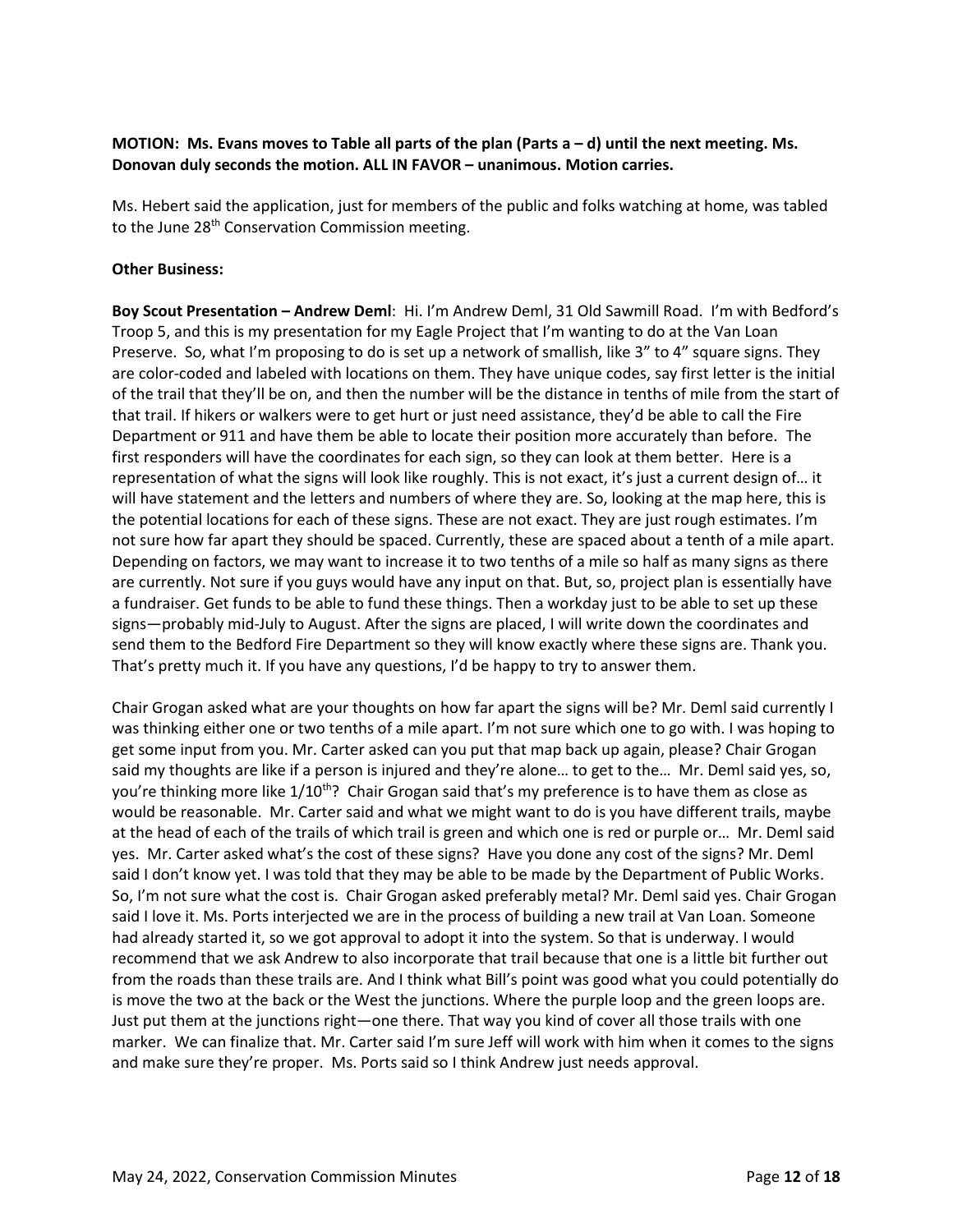Ms. Bemiss said I did a little bit of quick research, and it says that markers should be evenly spaced from 20 feet apart in dense vegetation to 100 feet apart in open terrain. Mr. Deml said so, that is for trail markers—just to stay on the trail. This is for emergency location markers. So, they're further apart just to save on costs and stuff. Ms. Bemiss continued so, my question I guess would be—and maybe I'll look into it a little bit—is there's got to be some sort of standard I would imagine through other trails within the State system that operate in this manner. Ms. Ports said we have this system out at Pulpit Rock. Ms. Bemiss said yes, so I would want to be consistent with shape, size, and distance for all of our trails. I think that is a good path to take. Ms. Ports said okay. Ms. Bemiss said but I'm really happy with what you're doing. Fun fact: Central Park has a similar system, and none of you ever knew it. It's on every single light post. It has the East/West coordinates and the street that it intersects with. Chair Grogan said it's a great project. Ms. Evans asked how are you going to… you said you were going to send it to the Fire Department. I'm just anxious that it doesn't get lost in all their emails—to sort of bring it to their attention. Mr. Deml said I would probably send them an email and maybe give them a phone call, and if that doesn't work, I'll probably just walk into the building and then just hand it directly to them. Ms. Evans said I think that would be a good plan. Mr. Carter said I'm sure Chief Hunter is very responsive to his emails. Ms. Bemiss added, and I would say you actually might want to sit with Chief Hunter in advance, because he may have some thoughts about what has been problematic on our trails, so that we can address his needs as well. Chair Grogan said good thought. Mr. Carter said I know they did a practice last year, and actually had a real-life rescue during that time of practice. Ms. Bemiss said great idea, though. If you need any help, call. Mr. Deml said okay. Ms. Donovan said, and I assume the cell service does work? Because I know if I go anywhere near Joppa Hill Road, my cell just drops. Ms. Ports said I have not had any issues out there. Ms. Donovan said okay, good. Chair Grogan said so can I have a motion to approve Andrew's request?

## **MOTION was made by Ms. Evans to approve Andrew Deml's request. Ms. Donovan duly seconded the motion. ALL IN FAVOR – unanimous. Motion carries.**

Chair Grogan said good luck, Andrew.

#### **Submittal Policy – Proposed Changes**

Chair Grogan asked Kathleen, do you have some proposed changes to our submittal policy? Ms. Ports said I do. At our last meeting, I had sent the Agenda submittal policy out for a review and had failed to include it in your packets. So, I handed it out at the last meeting, and we've had some time now to look at it. Basically, what I did was just configure it so that it was more like a checklist, which was Becky's suggestion that I embraced. Then more specifically broke out the detail that we're looking for when we receive an application. There's not necessarily anything new or different here. It's just some clarifications. Then I did organize it a little bit differently and, in the back, we request copies of applications. So, when we get a wetland fill permit, I tend to want to share that with you visually rather than online as a pdf. So, that's why there's six copies requested. We can change that to fewer or we could be more specific about just having the hard copies of the plans themselves but not necessarily the application and the function and assessment if you guys could read that electronically. I'm all for less paper. Mr. Carter said 6 should be fine. That should be pretty standard. Ms. Ports said okay. Ms. Bemiss asked I don't know if this is even possible, but instead of having it printed it on white paper, could it be printed on mylar so you can see layer for layer? No? Because I feel like I'm always going like this, and it's annoying to other people, I'm sure. Ms. Hebert said no, the mylar would be—mylar is very expensive. Ms. Ports added it's very cost prohibitive. Ms. Bemiss said you know, like a clear something. Ms. Ports said a translucent—I don't think our printers—don't. Ms. Bemiss said it was just a thought. Chair Grogan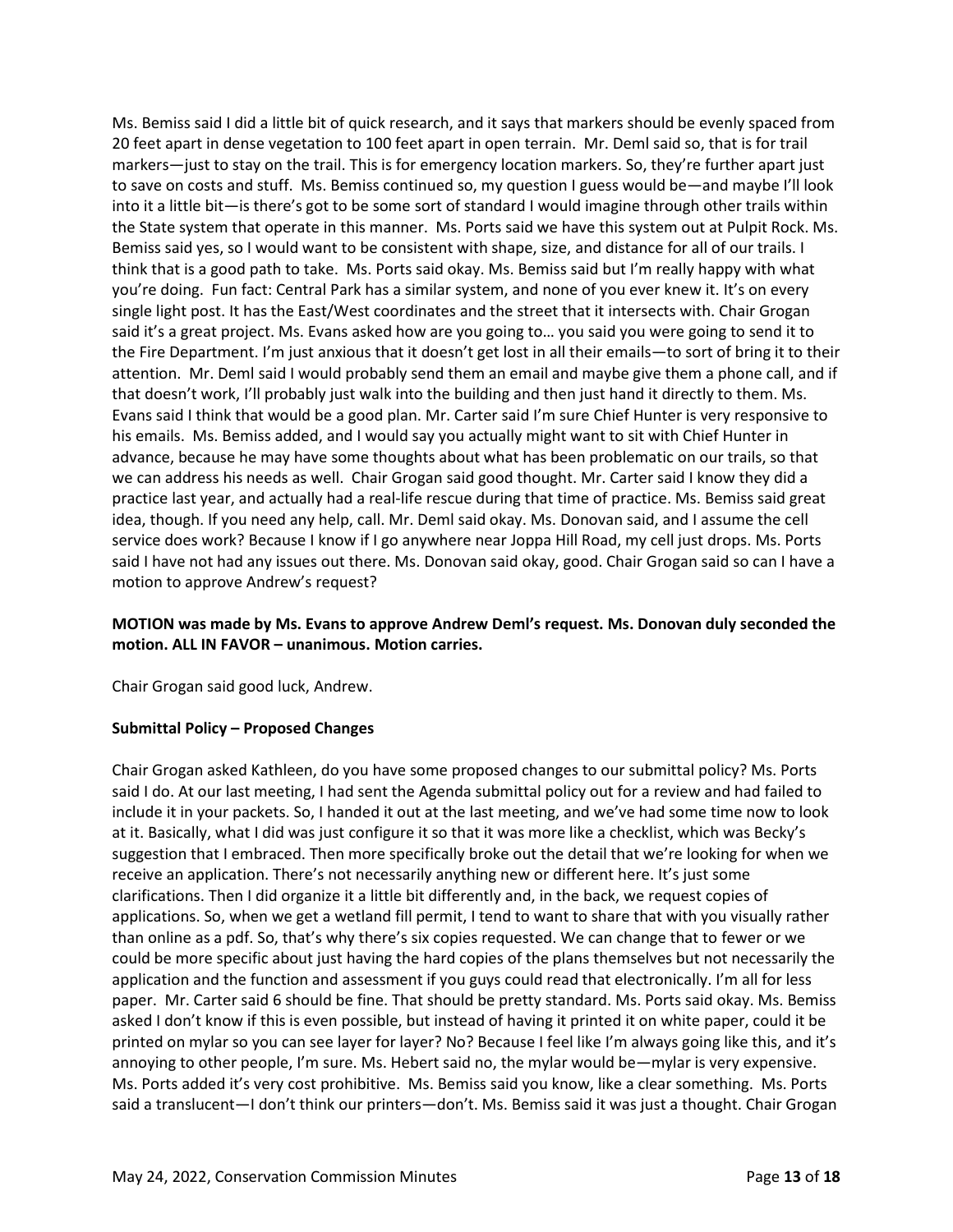asked any questions for Kathleen on the submittal? Ms. Hebert said the windows make great light tables, so you can put it up against the window and kind of see what's changed. Ms. Ports agreed. Mr. Carter said she can pull out that old overhead projector and we could put it right on there and then lay one on top of the other one. There we go. Alright, let's take Conversation back to the 70's. Madame Chairman, do you have a motion? Chair Grogan asked can I have a motion to approve the revised submittal policy?

## **MOTION: Vice Chair Carter moves the Conservation Commission approves the revised submittal policy. Ms. Bemiss duly seconds the motion. ALL IN FAVOR – unanimous. Motion carries.**

#### **Conservation Area Sign Order**

Ms. Ports said if you recall back in February at our Workshop, we talked about the variety of signs that we have at our Conservation Areas and that some parcels were not labeled at all. I have since been able to take an inventory of how many signs and where they need to go and solicited some bids. So, I am requesting \$2,200 to order new signs. These have been vetted by Parks and Recreation. Some of them are shared properties. They've been vetted by the Police Department. I'm trying to think who else has looked at them. PLC has looked at them. We even have some signs that are joint signs. So, they talk about the Town and PLC. So, we put a lot of thought into what we wanted where and I've also included an estimate for a poly film, which would be placed on the kiosks. That will be the maps and the histories that we've been reevaluating and updating. So, not everything will happen all at once, but the metal signs we could certainly order now and get posted. I should say we have some funding left in the appropriation that you guys made for the Trail Committee. So, if I needed to get posts and things like that, I might be able to use that budget. Depending on the posts—I'll reuse what I can. There might be some other costs associated with the post. And, I should also just say that, for example, Van Loan—all their directional signs are wood. They are degrading, and they need to be replaced. So, there is some internal trail signs that will also… Chair Grogan added Joppa too. Ms. Ports said and Joppa, right. That's next, but I think there's this backlog of maintenance that we're addressing, and that's why you're seeing all these requests. Chair Grogan said yes, that's fine. Any questions? Ms. Bemiss asked related to the Boy Scouts, seems like they're always coming up with projects for the trails. Do we have a list of things that we want done that they could possibly choose from? Like, was this one one that would have been on your wish list? Ms. Ports said we do have a list. We worked on it last year in the Fall. I actually have some thoughts about changing it a little bit. I don't think this was on the list. But I do know that the Fire Department really likes the emergency locater program, and I think it's a great project. Board agrees, absolutely. Ms. Bemiss said I just want to make sure like if another Eagle Scout is having trouble coming up with a project. Ms. Ports said yes, well in this, going through the process of figuring out where we have kiosks, where we have Boy Scout signs, where we want Boy Scout signs, where we want kiosks, I can now update that project list because I have a very specific information about where we need to add signs and kiosks. Those are always good projects. But I think it's got a nice variety of ideas on it. It's on the website on the Quick Links on the right. Chair Grogan asked anyone else? So, let's make a motion to get the Conservation signs?

## **MOTION: Vice Chair Carter moves to approve not more than \$2,200 from Conservation funds to product these signs as listed. Ms. Donovan duly seconds the motion. ALL IN FAVOR – unanimous. Motion carries.**

#### **Pulpit Rock Workday Update**

Ms. Ports said we had a workday on I can't even remember, I think it was the  $7<sup>th</sup>$ . I didn't get a picture of our day, but we took a photo. There were about 8 of us, I think, and we replaced a bridge that was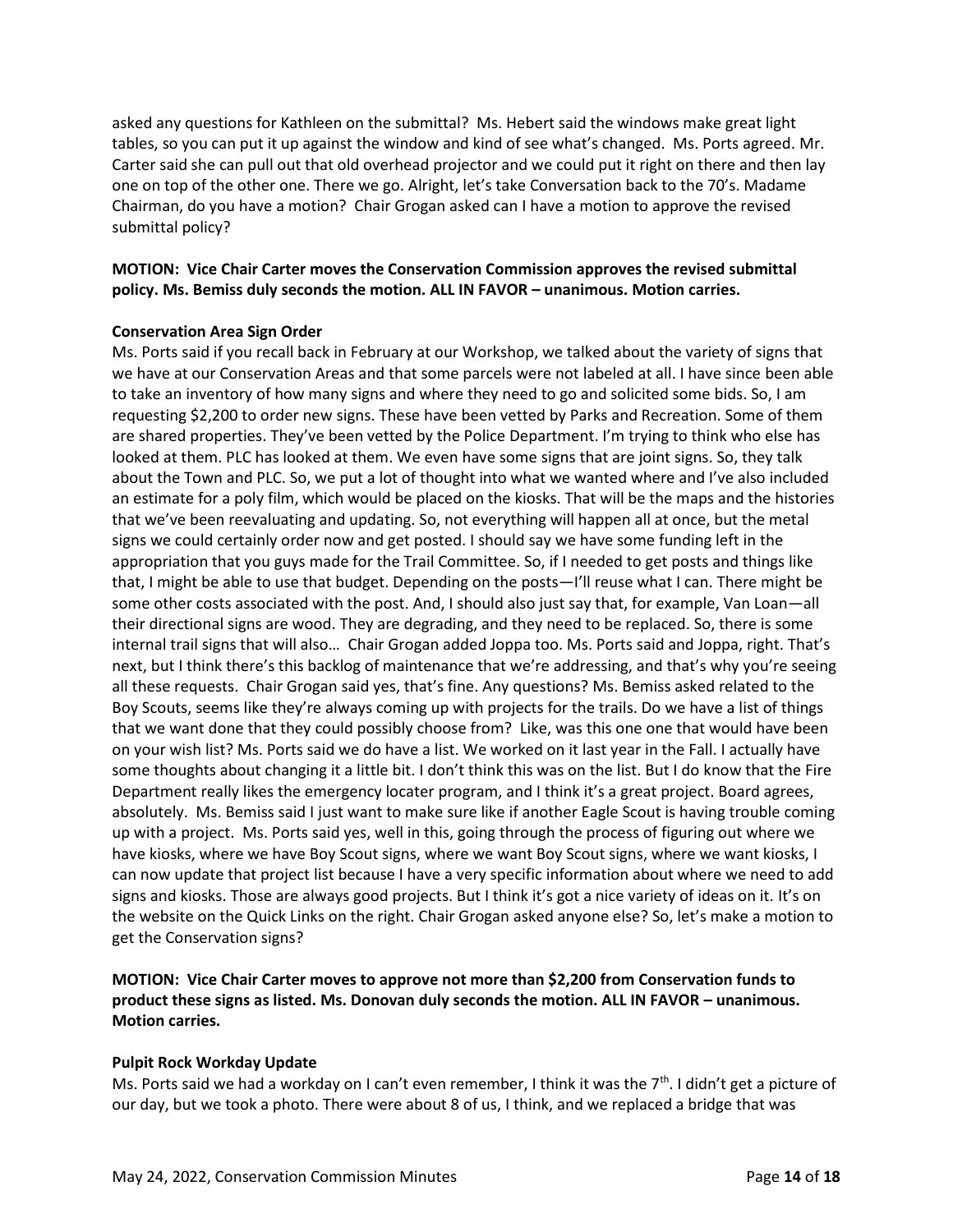damaged and rotting. We took a structure that we no longer needed because we did a reroute, and we repurposed all that material. So that was really great. We had some extra wood that we've set aside for another project. It was a really fun day. I had a great time. We also did some drainage clearing so that we could get the water flowing across the trail, rather than hanging out on the trail, in a couple of places.

### **Pulpit Rock Geology Walk Update**

Last weekend, Richard Moore, who is a USGS Geologist and Bedford resident—really great volunteer at Pulpit Rock at the Bedford Historic Society Stephen Buswell did a presentation on the geologic history out there. There were 17 individuals signed up. It was a PLC-organized event (Piscataquog Land Conservancy), and a few people decided not to come because of the heat. But they had a great turnout and lots of great enthusiasm, good questions. They're going to do it again in the Fall. That's it for Pulpit Rock.

## **Trail Stewards Update**

Ms. Ports said they have all completed their first inspection in April. We met last week and talked about how it went and we're tweaking a few things on the App that we're using. So hopefully everyone is getting more familiar and adept at using that device. We have a repair crew that meets weekly, usually on a Wednesday, from about 5:30 to 7:30. We just tackle an issue so this week we will be at Muller Park building a little bog bridge at a chronically wet area and blazing at the new trail at Van Loan. Mr. Carter added, and we've purchased the tools that everyone's needed? Ms. Ports said that order will go out this week. Chair Grogan said that's great. Ms. Ports said yes that group is going well.

#### **Town-owned Property at Chubbuck Road**

Ms. Bemiss said we're progressing. We've got our list of contacts that we need to talk to at the State level. And a list of what we think really needs to happen in chronological order. We'll be meeting with Jeff Foote, hopefully in the next couple of weeks, to plot out the area around the current Transfer Station, DPW, Landfill, for what he needs.

#### **Joppa Hill Farm Survey**

Ms. Ports said I touched base with the bid winner, and they are scheduled to start work in June. Then a quick update on the Marston—the dumpsters were delivered today. So, I'm hoping this week or beginning of next the excavator will be there to pick up all that material. Then the dumpsters will get picked up and hauled back out. Lots going on.

#### **Logo Roll Out**

Ms. Ports said I don't know if we need to make decisions at this point, but we have done some research on some options and the challenge with the hats is it's a minimum 24 order. So, I'm not sure yet how to handle that. I think what would be helpful is just to have you look at some of the options and you can individually go in and pick out what you want and have it made. Mr. Carter asked you're working with…right in town here? Ms. Ports said Gear Up. Mr. Carter said okay. I know the Men's Club is doing the same thing where you can go in and you can get the logo on anything that you want in the store. They'll do it. They have that. Ms. Bemiss asked do they do things not from their store? Like if I were to bring like a North Face®️? Ms. Ports said it might depend on the material and whether or not they're capable of working with that material. You might have to go somewhere else for that. Chair Grogan said we should talk to Amanda at the Joppa Hill Farm—our little farm store. She may let us put some of the caps in there. Ms. Ports said yes. Ms. Donovan added your Trail Stewards might all want caps. Ms. Ports said yes. So, the other challenge with the hats is that you need to have one-color stitching. So, we could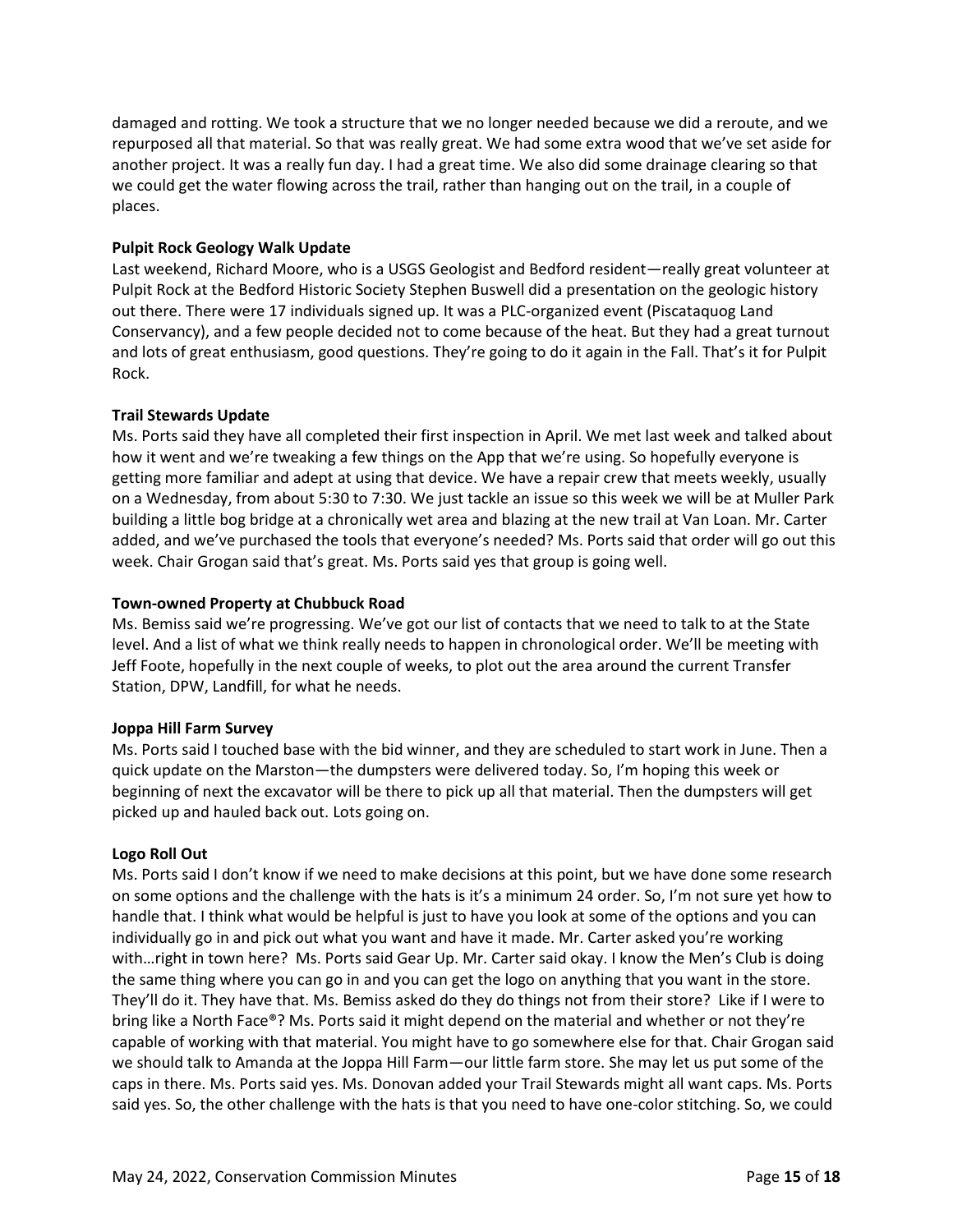have several different colored hats, but the stitching has to be the same color. And on this one, what we did was we put the Bedford NH on the back side and the Conservation Commission on the side. I was thinking if it was a Trail Steward, they might want Trail Steward on there somewhere, which would be a different setting. That's another 24 hats. Ms. Bemiss said people are very particular about their hats. Ms. Ports said they are. Ms. Evans asked is there a difference between the hats on the back and the hat on the picture? On the back it says mesh hat. Ms. Ports said there is. The cotton hat is what you're seeing. The mesh hat you wouldn't be able to stitch on the side or the back. You would only be able to stitch on the front. But that's very popular because it's cooler. Ms. Bemiss asked does Bedford High School have a store? Ms. Ports said that's the Gear Up store. Ms. Bemiss said oh, okay. I was going to say I would want to ask them what's their biggest seller? Ms. Ports said oh, he could tell you. He said right now that the hats are flying off the shelf because people will buy multiple colors. They love the Bulldogs so much, and they want a red one and a black one and a white one. We can talk about how to go about … Ms. Evans said we could start with one color and see how they went. Ms. Ports said yes. Chair Grogan said and the money from the—let's say we sell them at the Farm or whatever—the money from that, you have to give them I think like 25 percent? But the money that we get goes to our Commission account? Mr. Carter said well you've got to look at how can we sell stuff as part of the Conservation Commission. Ms. Hebert said we'll need to look into that. I was hoping they could have an online store and you could go online and place your order and pick it up at Gear Up. I don't know if they're able to do—and that way people could just go to the Town website and order their Conservation Commission gear. Ms. Evans said technically the Town would then be selling them rather than us. Ms. Hebert said Gear Up would be handling the transaction. Chair Grogan asked so you would go there and purchase it? Ms. Hebert said yes. Ms. Ports said or you could purchase it through a special website. I think that's possible but Gear Up was just suggesting that you can go in the store and look at the product and see what you want. They can do within a day or two, they can have a product ready and made for you. Chair Grogan asked and so these will be on our website, then, so people can order them? Ms. Ports said we have not determined that at this point. We could have a link on the website to the Gear Up and say get Bedford gear at Gear Up, Bedford Con Com. We could probably have him do a hat and have it on display. I do think the Trail Stewards would be interested in like a tech tee or something of that nature. Chair Grogan said it would be nice to give them like as a gift for volunteering their time. Ms. Ports agreed. Ms. Evans added or at least a discount. Ms. Hebert asked Pat, do you think Joppa Hill Farm would consider waiving that fee, because we're the Town and we're partners. That might be… Chair Grogan said do you want me to ask them? Ms. Hebert said sure. Ms. Ports added the other thing is I don't know how much you could mark it up, right, because technically you would mark up the product to cover that cost and you hit a price point that people just aren't going to pay. Ms. Bemiss said, and I don't think for the small amount of money that we would make from selling 200, it's not going to be a lot when you think about that. I think that it should just go through Gear Up. Ms. Ports said the sign order includes bumper stickers. We're getting those too. Mr. Carter asked do we know how much hats are? If we order 24 and say we ordered four different colors, six of each, what the cost would be? Ms. Ports said I'm guessing if we did the 3 stitching, so, if on the cotton, it would be the \$19 because we have stitching in 3 locations on the hat. If you just did it in the front, it might be closer to \$14 or \$15. That's an option, too, is just do the lettering on the front. Mr. Carter asked what's 24 times 19? Ms. Hebert said \$456. Mr. Carter said so if we were to make a motion to allocate \$500 of the Conservation Commission funds to produce 24 of those hats just so we have them? Obviously, I think it's a great idea that anyone that is a Trail Steward or whatever like that, it would be great advertising for us to have them out there and then that would be the first, we could take a look at them and then get them out to certain people. If that's the pleasure of the Commission. Chair Grogan said it would be nice to give them a hat. Ms. Hebert said they are universal so people can wear them without as much concern about sizing like a tee shirt. People have different preferences. Chair Grogan said yes, these are adjustable. Mr. Carter said well I did 48 tee shirts thinking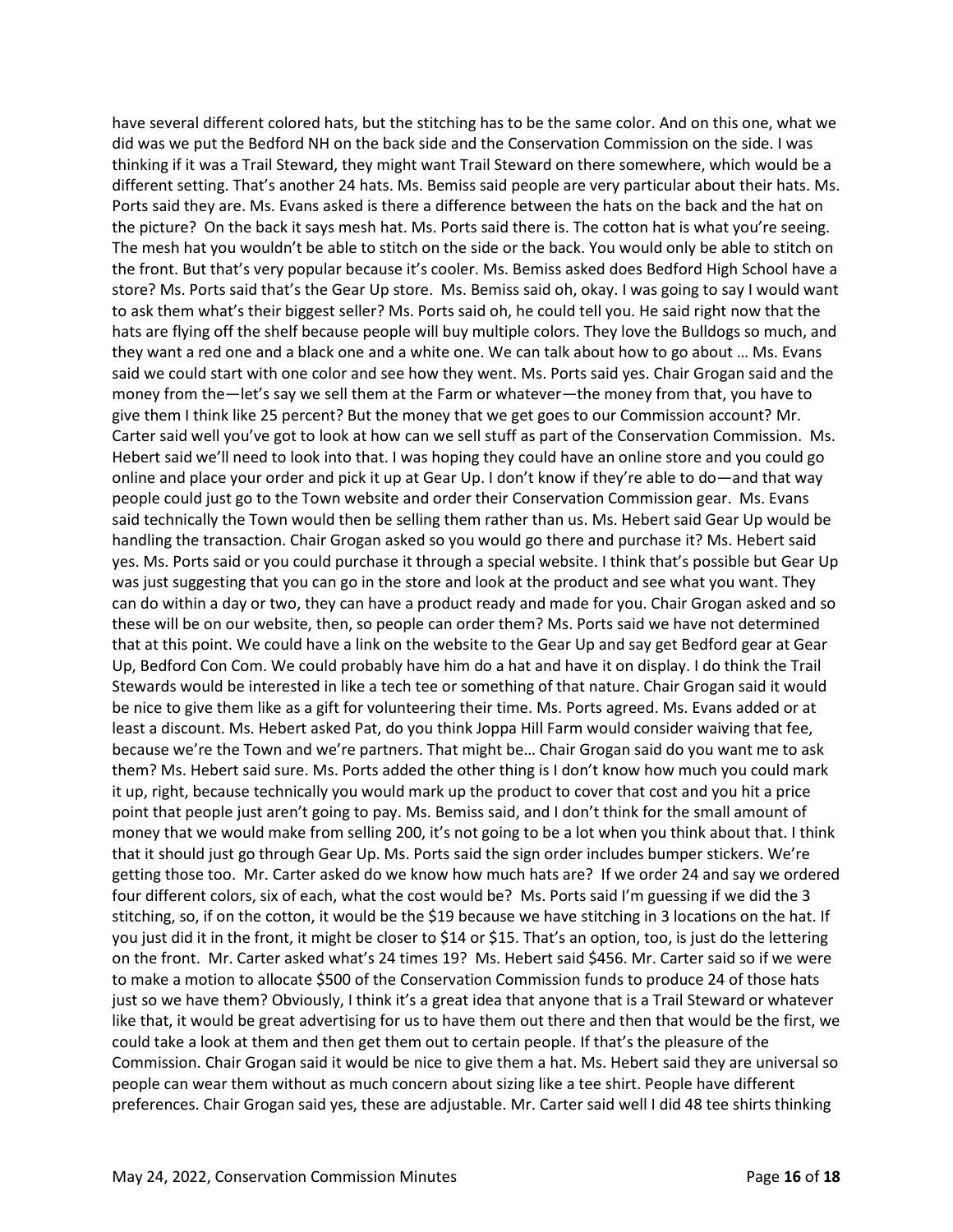that 16, 16 and 16 were the right amounts, and I should have gone with more Large and Extra Large versus Medium. Because they were being worn over other clothing versus someone walking down the street with a nice Cub Club tee shirt on. Chair Grogan said live and learn. But that day I did get rid of probably about 85 percent of all the tee shirts that day by giving them out.

## **MOTION: Vice Chair Carter moves the Conservation Commission allocate \$500 of Commission funds to produce 24 hats. Ms. Bemiss duly seconds the motion. ALL IN FAVOR – unanimous. Motion carries.**

Ms. Donovan asked with the tee shirts, when will we be able to go in and just get one for ourselves? Ms. Ports and I think that you can go in any time. He's got the logo. Ms. Donovan said I'd like to try it and \$12 is actually a bit of a steal as well. Chair Grogan said we should all wear them to one of our meetings! Ms. Ports said yes, we could. Ms. Hebert added with our hat! Ms. Bemiss said I would need a wide brim hat with the logo and netting to go out in the woods. Chair Grogan said we could publicly announce, purchase these at… Ms. Ports said yes, if you like the gray tee shirts, then we could collect sizes and place an order and then you guys could go and pick them up. I'd have to ask because he's giving us a discounted price on the tee shirts. I don't know if there's a minimum order on that to get that price. I can double check. That's another option. Chair Grogan said we can do that after the meeting if you want. Ms. Ports said yes.

#### **Announcements**

Chair Grogan said the Bedford Transfer Station is now composting food waste. This is an easy way to reduce the volume of garbage the Town disposes. Save money on our tax bills and benefit our natural environment. The Bedford Transfer Station is hosting a household hazardous waste collection day on Saturday, June 25, 2022, from 8:30 am – 3:00 pm. Please dispose any household chemicals on this collection day.

Mr. Carter added one of my duties as Chairman of the Town Council is working with the Student Senate over at the High School. What they do is they bring in 2 of each level, the President. They have some parents and I believe next Wednesday they'll be voting on having a Town Council Rep. They already have 2 school reps. That composting—they have brought up where they have a problem with some excess food. I did bring it up as part of that conversation to work with DPW to possibly pick up excess food waste from the kitchens and from the food to be brought up and help Jeff with that. I've kind of put that into the hands of the School Department and the DPW. But it's amazing, just to take a couple seconds, listening to the future leaders in our High School, this is the President of the Freshmen, Sophomore, you know. Just listening to their conscientious of what goes on in this Town. We talked about PFOS a little bit earlier and actually that was a big conversation last month when I started talking about it. Because it didn't hit home until one of the students raised his hand and says, yes, we've been on bottled water for two years. So, I've encouraged them to come in front of the Town Council. Obviously, as the Rep, I'm trying to encourage them to be more active in the community. I think by doing that it will help them understand what we do, what the Town Council does and what some of our initiatives in Town. Because when you tell a kid, he goes home and tells his parents. It's ground roots, but hopefully next month what the Student Council will do will elect to have a Town Council Rep, which at this time is me. Just to piggyback on some of our initiatives here. Chair Grogan said very good

Ms. Bemiss added about composting, Kathleen and I sit on the Committee, and we're doing a lot with that Committee to encourage people to compost. We'll be at the Farmer's Market educating people on how to do it from their kitchens. How to do backyard composting. Jeff has purchased, I think, three or four different kinds of backyard composting of different levels that will be up at the Transfer Station so